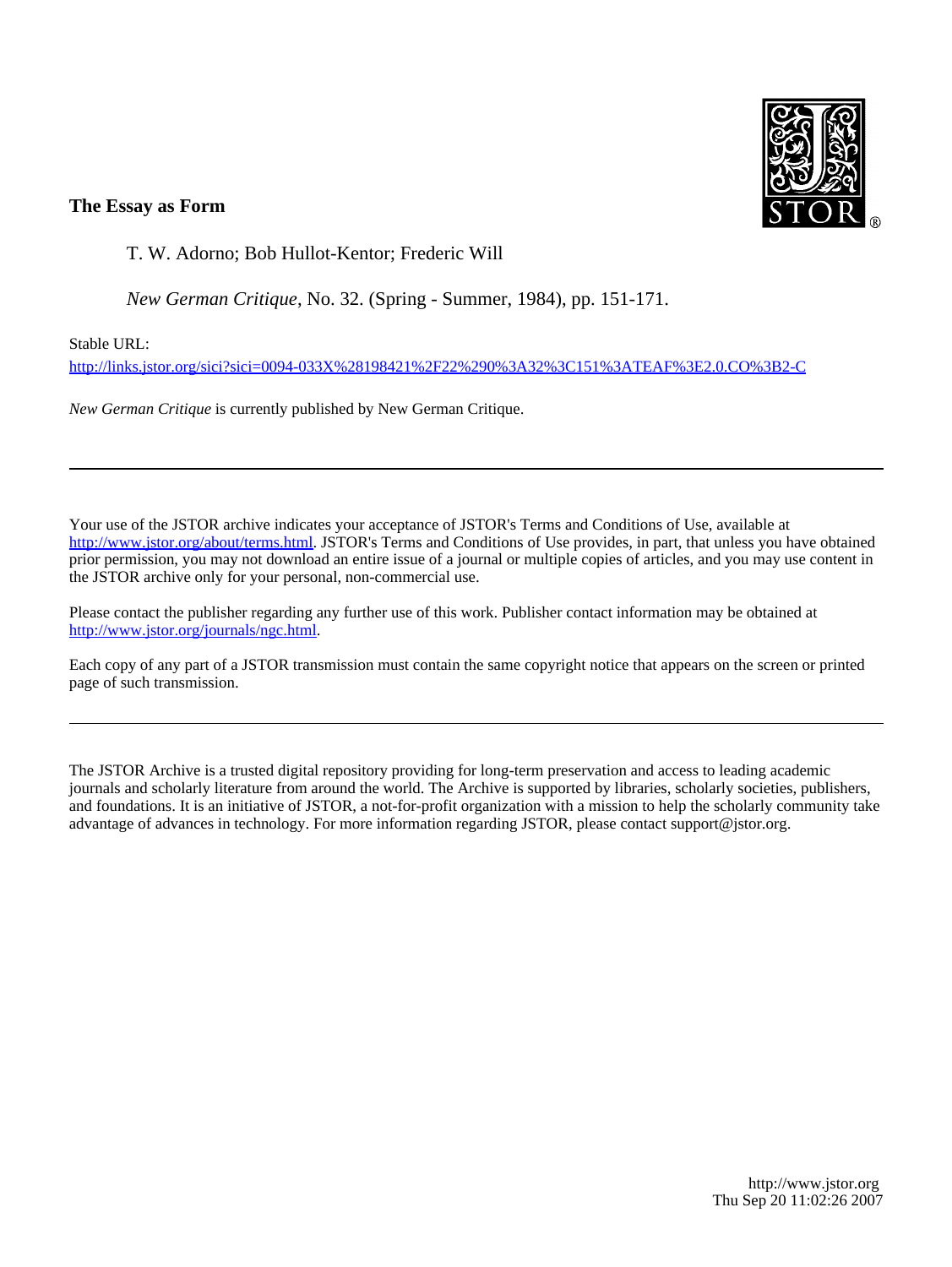## *The Essay as Form* \*

## by T.W. Adorno

"Destined, to see the illuminated, not the light." Goethe, Pandora

That in Germany the essay is decried as a hybrid; that it is lacking a convincing tradition; that its strenuous requirements have only rarely been met: all this has been often remarked upon and censured. "The essay form has not yet, today, travelled the road to independence which its sister, poetry, covered long ago; the road of development from aprimitive, undifferentiated unitywith science, ethics, and art."' But neither discontent with this situation, nor discontent with the mentality that reacts to the situation by fencing up art as a preserve for the irrational, identifying knowledge with organized science and excludingas impure anything that does not fit this antithesis: neither discontent has changed anything in the customary national prejudice. The bestowal of the garland "writer" still suffices to exclude from academia the person one is praising. Despite the weighty perspicacity that Simmel and the young Lukics, Kassner and Benjamin entrusted to the essay, to the speculative investigation of specific, culturally predetermined objects, $2$  the academic guild only has patience for philosophy that dresses itself up with the nobility of the universal, the everlasting, and today  $-$  when possible  $-$  with the primal; the cultural artifact is of interest only to the degree that it serves to exemplify

<sup>\*</sup> Adorno's "Der Essay als Form" was written between **1954** and **1958** and first published as the lead essay of *Noten zur Literatur I* in 1958. It is now contained in Adorno, *Gesammelte Schriften, 11 (Frankfurt am Main: Suhrkamp, 1974). The essay is published* here in English with the permission of Suhrkamp Verlag.

<sup>1.</sup> George Lukács, *Soul and Form*, *trans. Anna Bostock (Cambridge: MIT, 1974)*, **p. 13.** 

**<sup>2.</sup> Ibid.,**p. **10.** "The essay isalways concerned with something already formed, orat best, with something that has been; it is part of its essence that it does not draw something new out of an empty vacuum, but only gives a new order to such things as once lived. And because he only newly orders them, not forming something new out of the formless, he is bound to them; he must always speak "the truth" about them, find, that is, the expression for their essence."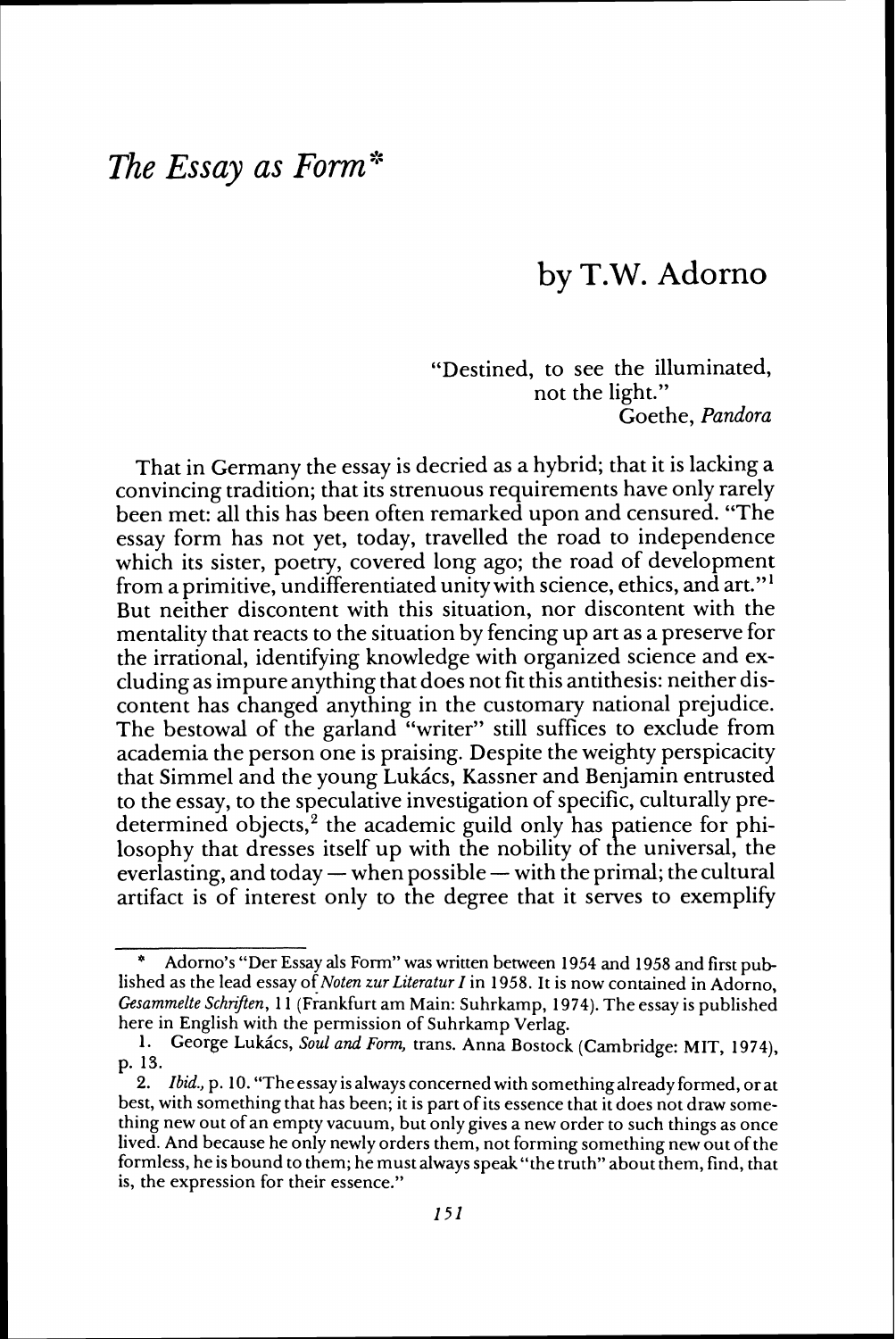universal categories, or at the very least allows them to shine through - however little the particular is thereby illuminated. The stubbornness with which this stereotypical thought survives would be as puzzling as its emotional rootedness if it were not fed by motives that are stronger than the painful recollection of how much cultivation is missing from a culture that historically scarcely recognizes the *homme de lettres.*  In Germany the essay provokes resistance because it is reminiscent of the intellectual freedom that, from the time of an unsuccessful and lukewarm Enlightenment, since Leibniz's day, all the way to the present has never really emerged, not even under the conditions of formal freedom; the German Enlightenment was always ready to proclaim, as its essential concern, subordination under whatever higher courts. The essay, however, does not permit its domain to be prescribed. Instead of achieving something scientifically, or creating something artistically, the effort of the essay reflects a childlike freedom that catches fire, without scruple, on what others have already done. The essay mirrors what is loved and hated instead of presenting the intellect, on the model of a boundless work ethic, as creatio ex nihilo. Luck and play are essential to the essay. It does not begin with Adam and Eve and play are essentiatio the essay. It does not begin with ridam and Eve<br>but with what it wants to discuss; it says what is at issue and stops where<br>it feels itself complete — not where nothing is left to say. Therefore it classed among the oddities. Its concepts are neither deduced from any first principle nor do they come full circle and arrive at afinal principle. Its interpretations are not philologically hardened and sober, rather  $$ according to the predictable verdict of that vigilant calculating reason that hires itself out to stupidity as a guard against intelligence  $-$  it overinterprets. Due to a fear of negativity *ber se*, the subject's effort to break through what masks itself as objectivity is branded as idleness. Everything is supposedly much simpler. The person who interprets instead of unquestioningly accepting and categorizing is slapped with the charge of intellectualizing as if with a yellow star; his misled and decadent intelligence is said to subtilize and project meaning where there is nothing to interpret. Technician or dreamer, those are the alternatives. Once one lets oneself be terrorized by the prohibition of going beyond the intended meaning of a certain text, one becomes the dupe of the false intentionality that men and things harbor of themselves. Understanding then amounts to nothing more than unwrapping what the author wanted to say, or, if need by, tracking down the individual psychological reactions that the phenomenon indicates. Butjust as it is scarcely possible to figure out what someone at a certain time and place felt and thought, such insights could not hope to gain anything essential. The author's impulses are extinguished in the objective substance they grasp. The objective abundance of signifi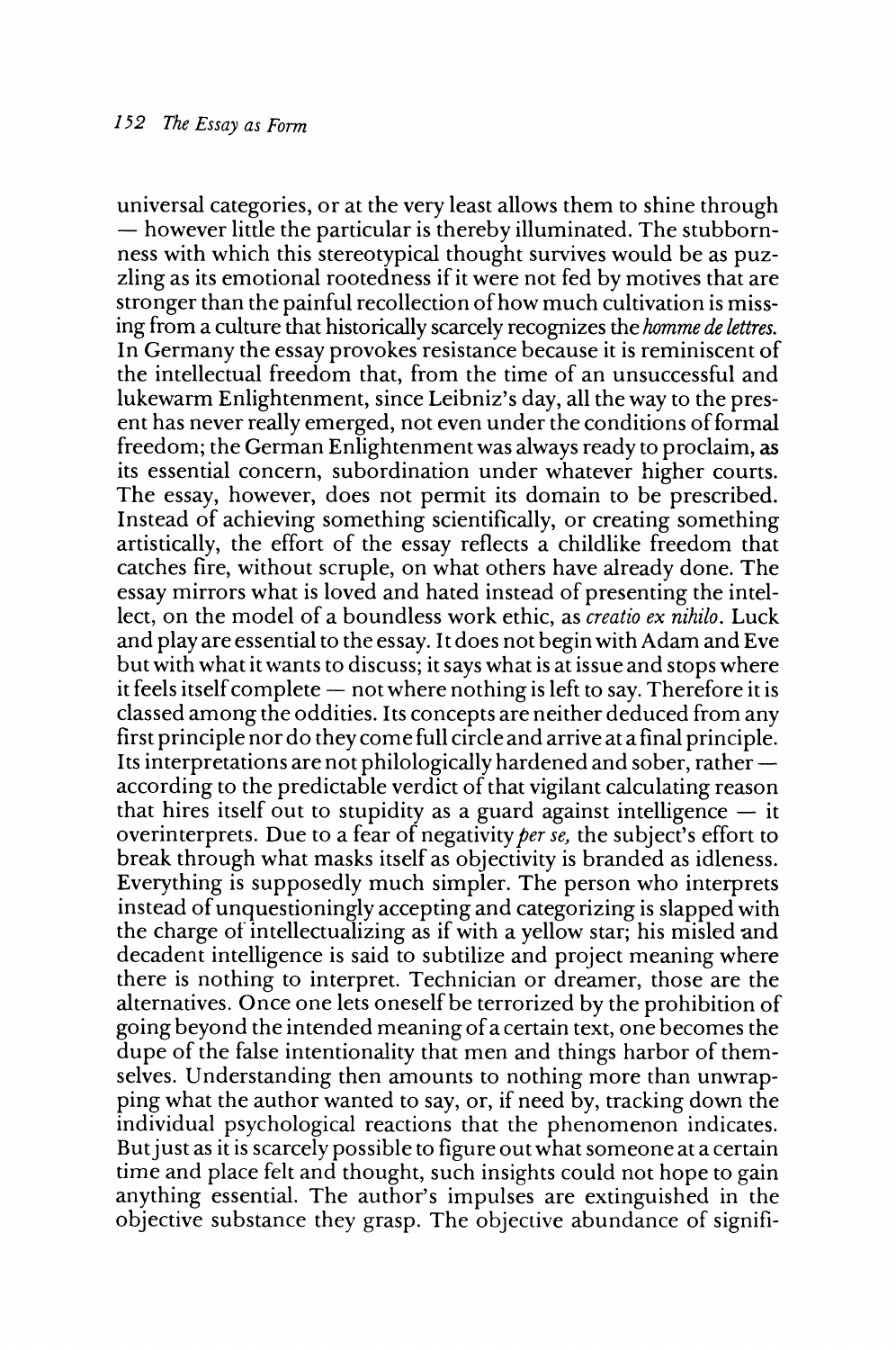cations encapsulated within each spiritual phenomenon, if it is to reveal itself, requires from the person receiving them precisely that spontaneity of subjective fantasy that is chastised in the name of objective discipline. Nothing can be interpreted out of aworkwithout at the same time being interpreted into it. The criteria of this process are the compatibility of the interpretation with the text and with itself and its power to release the object's expression in the unity of its elements. The essay thereby acquires an aesthetic autonomy that is easily criticized as simply borrowed from art, though it distinguishes itself from art through its conceptual character and its claim to truth free from aesthetic semblance. Lukács failed to recognize this when he called the essay an art form in a letter to Leo Popper that serves as the introduction to Soul and *Form.3* Neither is the positivist maxim superior to Lukács' thesis, namely the maxim which maintains that what is written about art may claim nothing of art's mode of presentation, nothing, that is, of its autonomy of form. The positivist tendency to set up every that is, of its autonomy of form. The positivist tendency to set up every<br>possible examinable object in rigid opposition to the knowing subject<br>remains — in this as in every other instance — caught up with the rigid separation of form and content: for it is scarcely possible to speak of the aesthetic unaesthetically, stripped of any similarity with its object, without becoming narrow-minded and a *priori* losing touch with the aesthetic object. According to a positivist procedure the content, once rigidly modelled on the protocol sentence, should be indifferent to its presentation. Presentation should be conventional, not demanded by Inguly inductied on the protocol sentence, should be indifferent to its<br>presentation. Presentation should be conventional, not demanded by<br>the matter itself. Every impulse of expression - as far as the instinct of presentation. Presentation should be conventional, not defilanted by<br>the matter itself. Every impulse of expression — as far as the instinct of<br>scientific purism is concerned — endangers an objectivity that is said to spring forth after the subtraction of the subject; such expression would thus endanger the authenticity of the material, which is said to prove itself all the better the less it relies on form, even though the measure of form is precisely its ability to render content purely and without addition. In its allergy to forms, as pure accidents, the scientific mind approaches the stupidly dogmatic mind. Positivism's irresponsibly bungled language fancies itself to be responsibly objective and adaquate to the matter at hand; the reflection on the spiritual becomes the privilege of the spiritless.

None of these offspring of resentment are simply untruth. If the essay disdains to begin by deriving cultural products from something underlying them, it embroils itself only more intently in the culture industry and it falls for the conspicuousness, success and prestige of products designed for the market place. Fictional biographies and all the related commercial writing are no mere degeneration but the perma-

**<sup>3.</sup>** LukPcs, "On the Nature and Form of the Essay," in Soul *and Form,* pp. **1- 18.**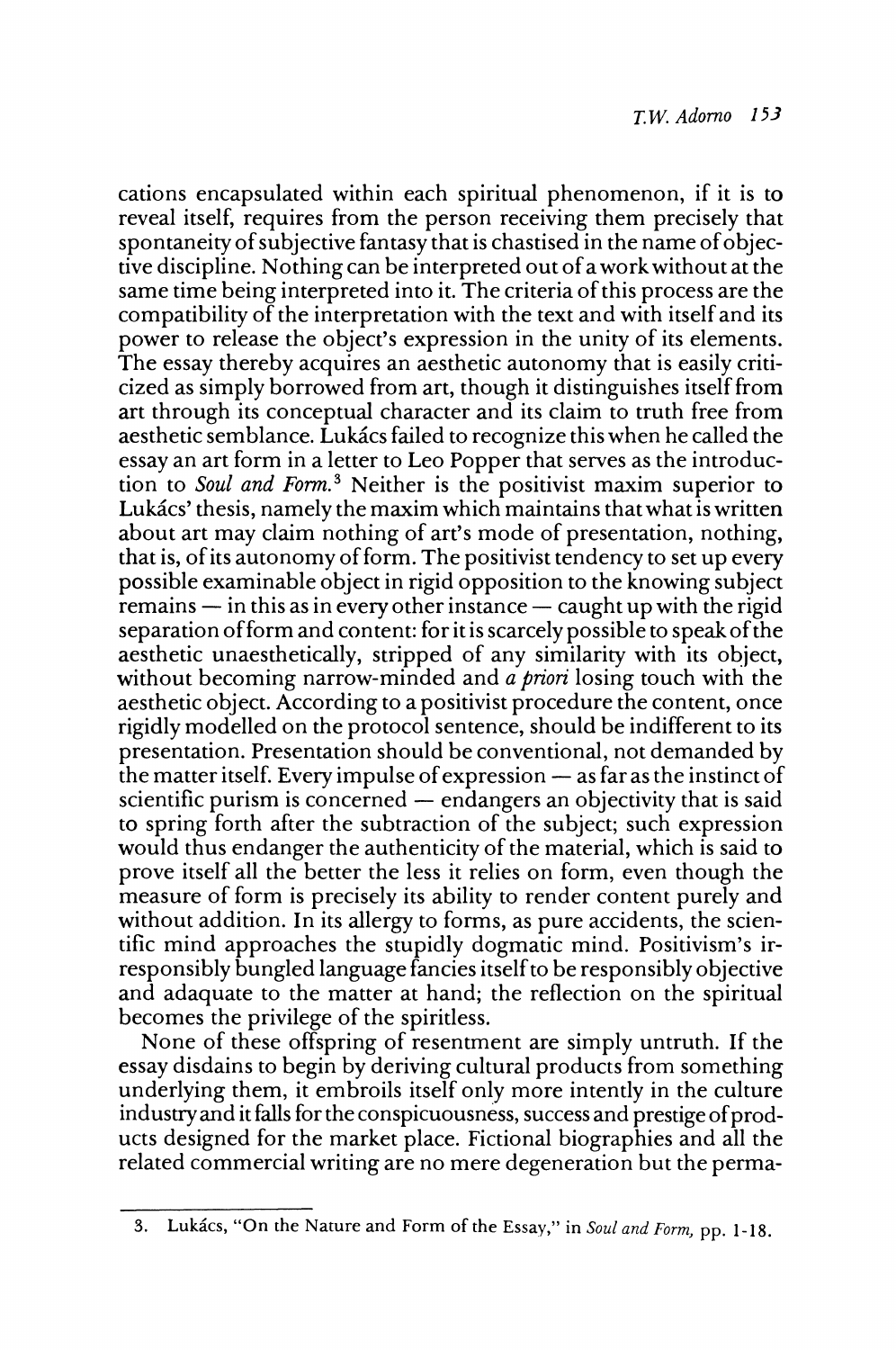nent temptation of a form whose suspicion toward false profundity is no defense against its own turning into skillful superficiality. The essay's capitulation is already evident in Sainte-Beuve, from whom the genre of the modern essay really stems. Such works  $-$  along with products like the biographical sketches of Herbert Eulenberg, $4$  the German acts like the biographical sketches of Herbert Eutchberg, the German<br>model for a flood of cultural trash-literature, all the way to the films<br>about Rembrandt, Toulouse-Lautrec, and the Holy Bible — have promoted the neutralizing transformation of cultural artifacts into commodities, a transformation which, in recent cultural history, has irresistably seized up all that which in the eastern bloc is shamelessly called "the cultural heritage." This process is perhaps most striking in the instance of Stefan Zweig, who in his youth wrote several discerning essays, and who finally, in his book on Balzac, stooped so low as to describe the psychology of the creative artist. Such writing does not criticize basic abstract concepts, mindless dates, worn-out clich6s, but implicitly and thereby with the greater complicity, it presupposes them. The detritus of an hermeneutic psychology is fused with common categories drawn from the *Weltanschauung* of the cultural philistines, categories like those of personality and the irrational. Such essays mistake themselves for that kind of feuilleton journalism with which mistake themselves for that kind of feuilleton journalism with which the enemies of form confuse the form of the essay. Torn itself becomes unfree and sets itself to work in the service of the socially performed needs of its customers. The moment of irresponsibility, in itself an aspect of every truth that does not exhaust itself in responsibility toward the status quo, will account for itselfwhen faced with the needs of the established consciousness; bad essays are no less conformist than bad dissertations. Responsibility, however, respects not only authorities and committees but the object itself.

The bad essay chats about people instead of opening up the matter at hand; in this the essay form is somewhat complicitous. The separation of knowledge from art is irreversible. Only the naiveté of the literary entrepreneur takes no notice of this separation; he thinks of himself as at least an organizational genius, and simply chews up good art-works into bad ones. With the objectification of the world in the course of progressing demythologization, science and art have separated from each other. A consciousness in which perception and concept, image and sign would be one is not, if it ever existed, to be recreated with a wave of the wand; its restitution would be a return to chaos. Only as the completion of the mediating process would such a

<sup>4. [</sup>Herbert Eulenberg (1 876- 1949), author of *Schattenbilder (Silhouettes),* a collection of biographical miniatures of notables published in 1910. Translator's footnote.]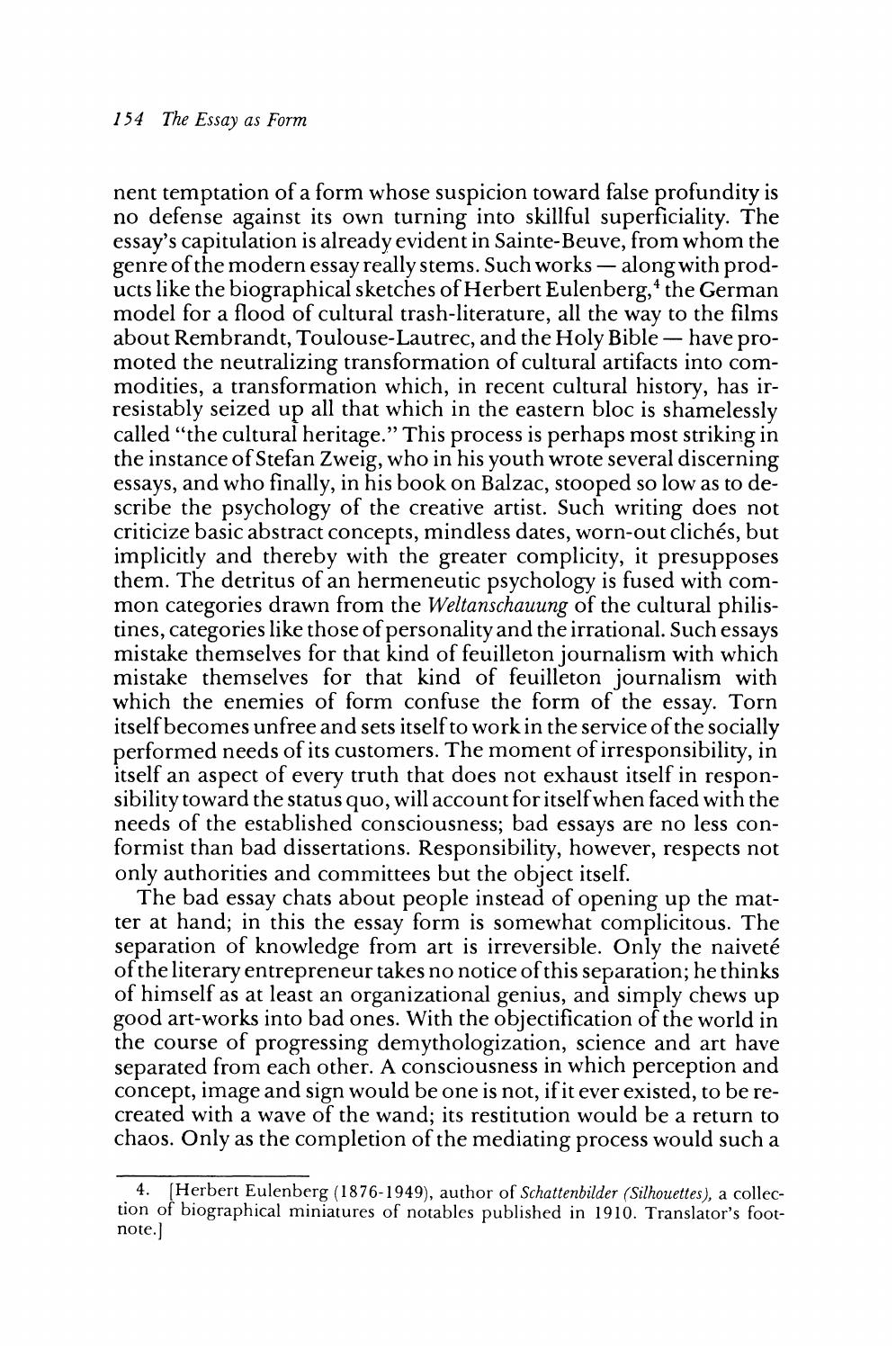consciousness be thinkable, as a utopia just as that on which idealist philosophers since Kant had bestowed the name of creative intuition, and which failed them whenever actual knowledge appealed to it. and which failed them whenever actual knowledge appealed to it.<br>When philosophy supposes that by borrowing from art it can do away<br>with objectifying thought and its history — with what is usually termed with objectifying thought and its history — with what is usually termed<br>the antithesis of subject and object — and indeed expects that being itselfwould speak out of a poetic montage of Parmenides and Jungnickel,<sup>5</sup> it only approximates a washed-out pseudo-culture. With peasant cunning legitimated as primordiality, it refuses to honor the obligation of conceptual thought to which it has subscribed as soon as it has employed concepts in statements and judgments. At the same time its aesthetic element remains a second-hand thinned-out cultural reminiscence of Hölderlin or Expressionism, or possibly of art nouveau, simply because no thought can entrust itself to language as boundlessly and blindly as the idea of a primal utterance deceptively suggests. Out of the violence that image and concept do to one another in such writings springs the jargon of authenticity in which words tremble as though possessed, while remaining secretive about that which possesses them. The ambitious transcendence of language beyond its meaning results in a meaninglessness that can easily be seized upon by a positivism to which one thinks oneself superior; and yet, one falls victim to positivism precisely through that meaninglessness that positivism criticizes and which one shares with it. The playing chips of both are the same. Under the spell of such developments, language, where in the sciences it still dares to stir, approximates pseudo-art; and only that scientist proves, negatively, his fidelity to the aesthetic who in general resists language and instead of degrading the word to a mere paraphrase of his calculations prefers the charts that uninhibitedly admit the reification of consciousness and so produces a sort of form for reification without resorting to any apologetic borrowing from art. Of course art was always so interwoven with the dominant tendency of the Enlightenment that it has, since antiquity, incorporated scientific discoveries in its technique. Yet quantity becomes quality. When technique is made absolute in the art-work; when construction becomes total, eliminating what motivates it and what resists it, expression; when art claims to be science and makes scientific criteria its standard, it sanctions a crude preartistic manipulation of raw material as devoid of meaning as all the talk about "Being" (Seyn) in philosophical seminars. It allies itselfwith that reification against which it is the function of functionless art, even today, to raise its own however mute and

**<sup>5.</sup>** [Ludwig Heinrich Jungnickel (b. 1881 in Vienna), painter and handicraft artist well known for his animal woodcuts. This and the following passage refer to Heidegger. Translator's note.]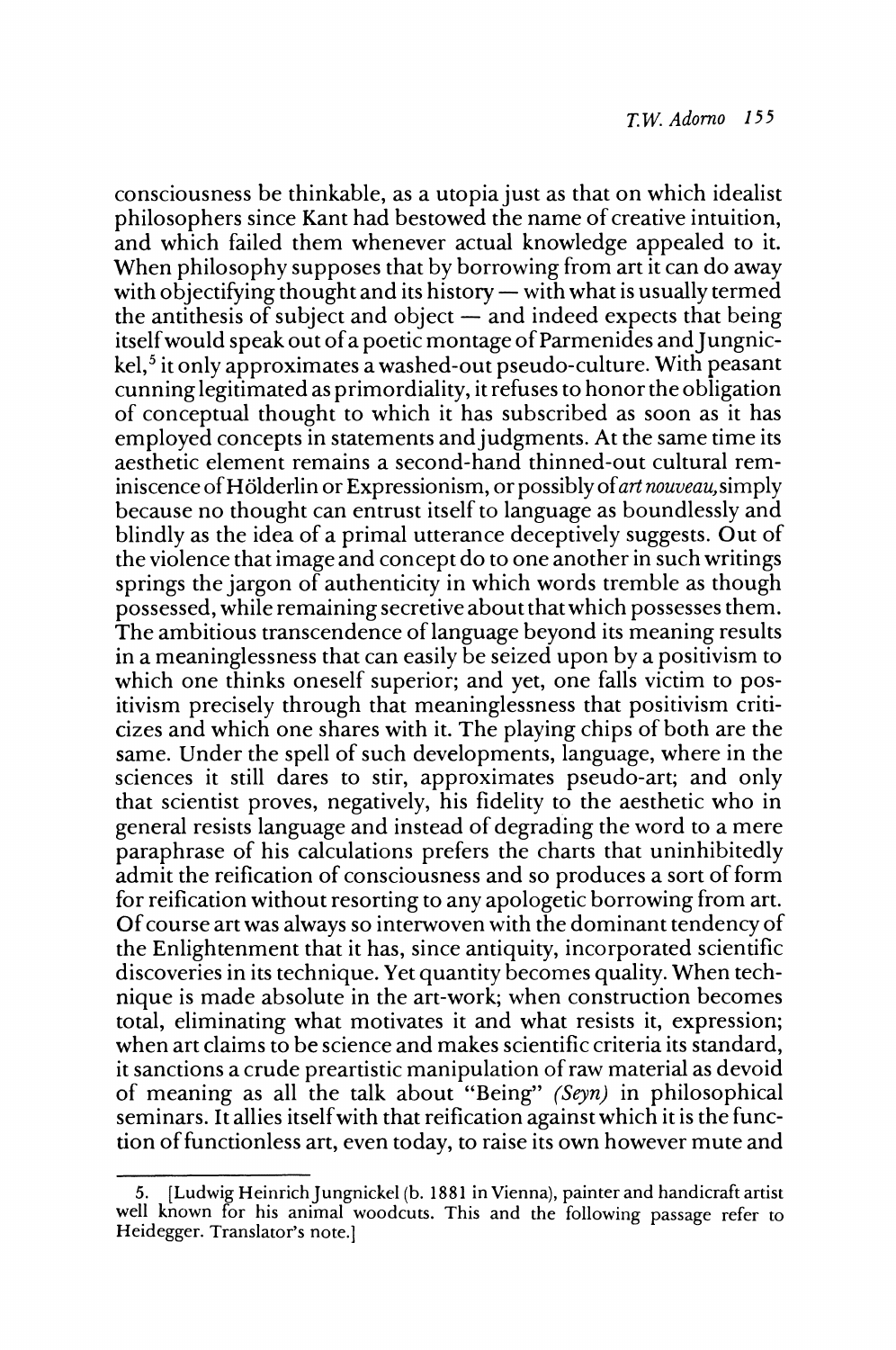objectified protest.

But although art and science have separated from each other in history, their opposition is not to be hypostatized. The disgust for anachronistic eclecticism does not sanctify a culture organized according to departmental specialization. In all of their necessity these divisions simply attest institutionally to the renunciation of the whole truth. The ideals of purity and cleanliness bear the marks of a repressive order; these ideals are shared by the bustle of authentic philosophy aiming at eternal values, a sealed and flawlessly organized science, and by a conceptless, intuitive art. Spirit must pass a competency test to assure that it will not overstep the offical culture or cross its officially sanctioned borders. The presupposition is that all knowledge can potentially be converted into science. Theories of knowledge that distinguish prescientific from scientific consciousness have therefore grasped this distinction as one of degree only. The fact that this convertibility has remained a mere assertion and that living consciousness has never really been transformed into scientific consciousness, points to the precariousness of the transition itself, to a qualitative difference. The simplest reflection on the life of consciousness would reveal just how little acts of knowledge, which are not just arbitrary premonitions, can be completely caught by the net of science. The work of Marcel Proust, no more lacking than Bergson's in scientific-positivistic elements, is a single effort to express necessary and compelling perceptions about men and their social relations which science can simply not match, while at the same time the claim of these perceptions to objectivity would be neither lessened nor left up to vague plausibility. The measure of such objectivity is not the verification of asserted theses through repeated testing, but individual experience, unified in hope and disillusion. Experience, reminiscing, gives depth to its observations by confirming or refuting them. But their individually grasped unity, in which the whole surely appears, could not be divided up and reorganized under the separated *personae* and apparatuses of psychology and sociology. Under the pressure of the scientific spirit and of'an everpresent desire latent in every artist, Proust attempted, by means of a scientifically modelled technique, a sort of experimentation, to save or reproduce a form of knowledge that was still considered valid in the days of bourgeois individualism when the individual consciousness still trusted itself and was not yet worried about organizational censure: the knowledge of an experienced man, that extinct *homme de lettres*, whom Proust once again conjures up as the highest form of the dilettante. No one would have thought to dismiss as unimportant, accidental or irrational the observations of an experienced man because they are only his own and as such do not lend themselves readily to scientific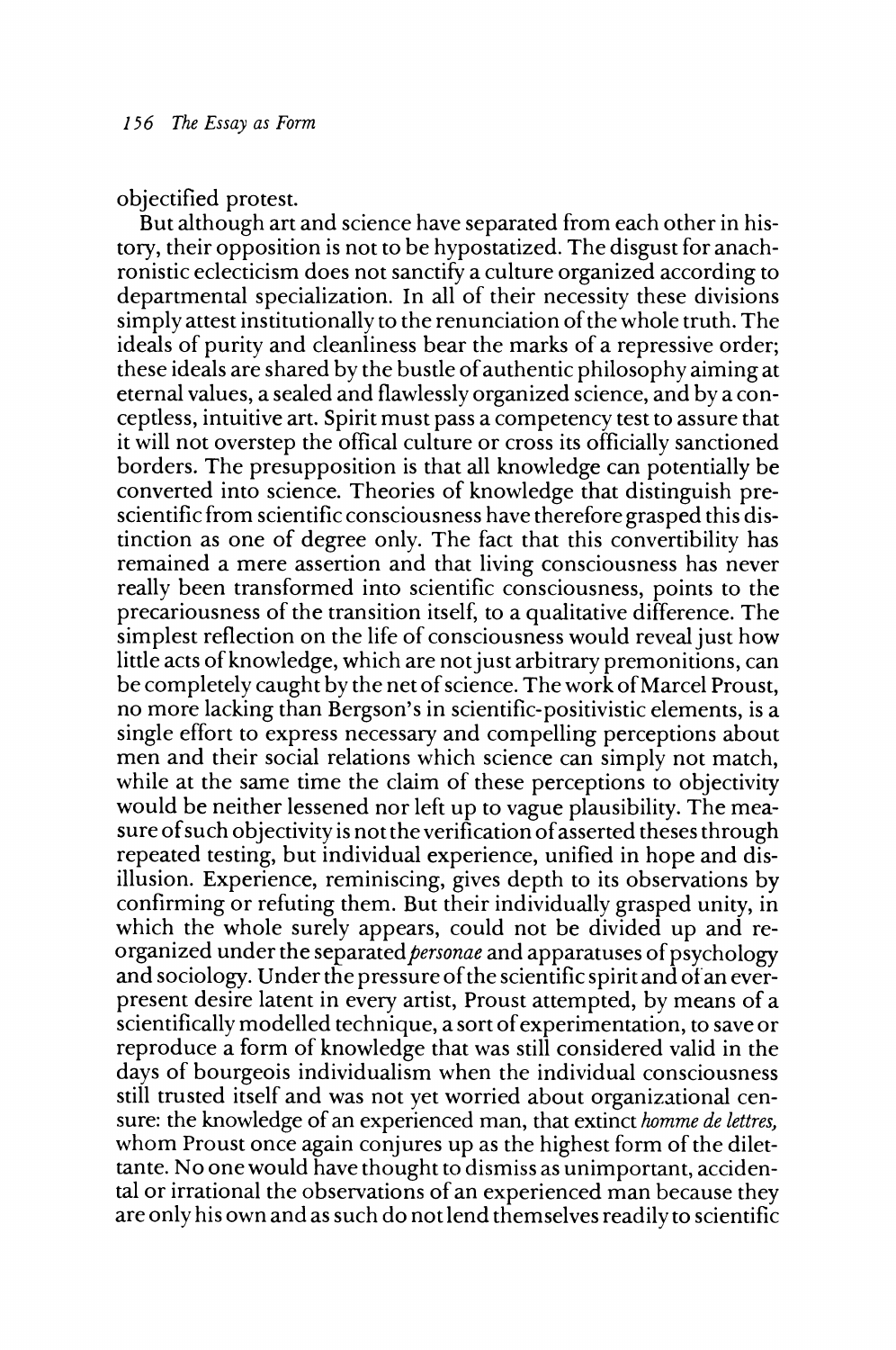generalization. Those ofhis discoveries which slip through the meshes of science certainly elude science itself. Science, as cultural science (Geis $t$ eswissenschaft), negates what it promises to culture: to open up its artifacts from within. The young writer who wants to learn at college what an art-work is, what linguistic form, aesthetic quality, even aesthetic technique are, will only haphazardly learn anything at all about the matter; at best he will pick up information ready culled from whatever modish philosophy and more or less arbitrarily slapped on to the content of works currently under discussion. If he turns, however, to philosophical aesthetics he is beleagured with highly abstract propositions that have neither a connection with the works he wants to understand, nor with the content after which he is groping. The division of labor within the *kosmos noetikos* (intelligible world) into art and science is not, however, altogether responsible for this situation; the internal boundaries between art and science will not be obviated by good will or over-arching planning. Rather, the spirit irretrievably modeled on the pattern of the control of nature and material production forgoes both recollection of any surpassed phase that would promise any other future and any transcendence vis-à-vis the frozen relations of production; this cripples the technical intelligence's own specialized procedure precisely with regard to its specific objects.

With regard to scientific procedure and its philosophic grounding as method, the essay, in accordance with its idea, draws the fullest consequences from the critique of the system. Even the empiricist doctrines that grant priority to open, unanticipated experience over firm, conceptual ordering remain systematic to the extent that they investigate what they hold to be the more or less constant pre-conditions of what they hold to be the more of less constant pre-conditions of<br>knowledge and develop them in as continuous a context as possible.<br>Since the time of Bacon, who was himself an essayist, empiricism — no Since the time of Bacon, who was himself an essayist, empiricism  $-$  no less than rationalism  $-$  has been "method." Doubt about the unconditional priority of method was raised, in the actual process of thought, almost exclusively by the essay. It does justice to the consciousness of non-identity, without needing to say so, radically un-radical in refraining from any reduction to a principle, in accentuating the fragmentary, the partial rather then the total. "Perhaps the great Sieur de Montaigne felt something like this when he gave his writings the wonderfully elegant and apt title of Essays. The simple modesty of this word is an arrogant courtesy. The essayist dismisses his own proud hopes which sometimes lead him to believe that he has come close to the ultimate: he has, after all, no more to offer than explanations of the poems of others, or at best of his own ideas. But he ironically adapts himself to the mas, after an, no more to oner than explanations of the poems of<br>others, or at best of his own ideas. But he ironically adapts himself to<br>this smallness — the eternal smallness of the most profound work of others, or at best or his own ideas. But he frontcally adapts himself to<br>this smallness — the eternal smallness of the most profound work of<br>the intellect in face of life — and even emphasizes it with ironic modes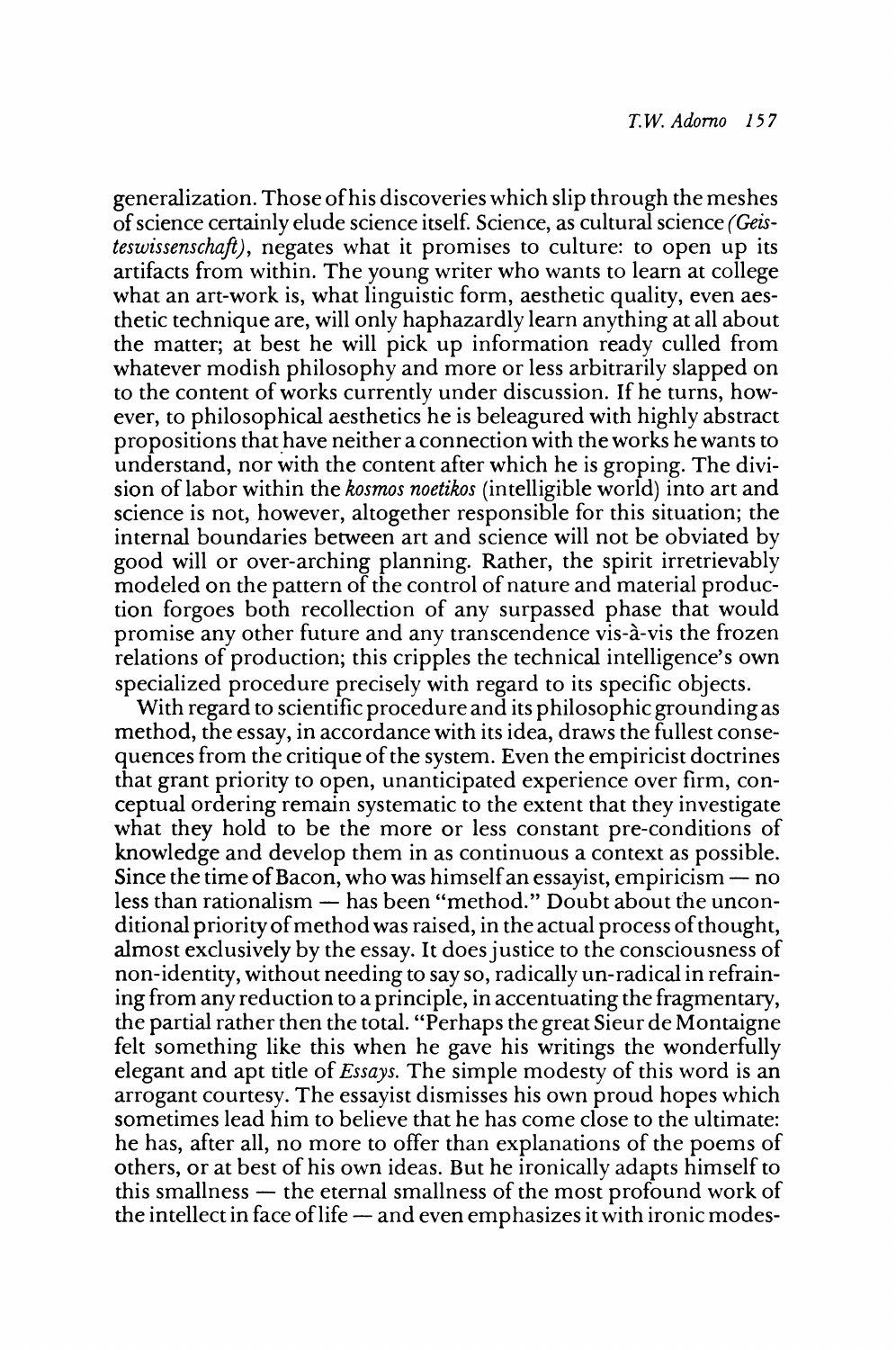ty."6Theessay does not obey the rules ofthe game of organized science and theory that, following Spinoza's principle, the order of things is identical with that of ideas. Since the airtight order of concepts is not ndentical with existence, the essay does not strive for closed, deductive<br>or inductive, construction. It revolts above all against the doctrine —<br>or inductive, construction. It revolts above all against the doctrine or inductive, construction. It revolts above all against the doctrine  $-\frac{1}{2}$  deeply rooted since Plato  $-\frac{1}{2}$  that the changing and ephemeral is unworthy of philosophy; against that ancient injustice toward the transitory, by which it is once more anathematized, conceptually. The essay shys away from the violence of dogma, from the notion that the result of abstraction, the temporally invariable concept indifferent to the individual phenomenon grasped by it, deserves ontological dignity. The delusion that the *ordo idearum* (order of ideas) should be the *ordo* rerum (order of things) is based on the insinuation that the mediated is unmediated. Just as little as a simple fact can be thought without a concept, because to think it always already means to conceptualize it, it is equally impossible to think the purest conceptwithout reference to the equally impossible to think the purest concept without reference to the<br>factual. Even the creations of phantasy that are supposedly indepen-<br>dent of space and time, point toward individual existence — however far they may be removed from it. Therefore the essay is not intimidated by the depraved profundity which claims that truth and history are incompatible. If truth has in fact a temporal core, then the full historical content becomes an integral moment in truth; the a posteriori becan coment becomes an integral moment in truth; the *a postenon* becomes concretely the *a priori*, as only generally stipulated by Fichte and his followers. The relation to experience — and from it the essay takes his followers. The relation to experience — and from it the essay takes<br>as much substance as does traditional theory from its categories — is a relation to all of history; merely individual experience, in which consciousness begins with what is nearest to it, is itself mediated by the allencompassing experience of historical humanity; the claim that socialhistorical contents are nevertheless supposed to be only indirectly important compared with the immediate life of the individual is a simple self-delusion of an individualistic society and ideology. The depreciation of the historically produced, as an object of theory, is therefore corrected by the essay. There is no salvaging the distinction of a first philosophy from a mere philosophy of culture that assumes the former and builds on it, a distinction with which the taboo on the essay is rationalized theoretically. The intellectual process which canonizes a distinction between the temporal and the timeless is losing its authority. Higher levels of abstraction invest thought neither with a greater sanctity nor with metaphysical content; rather, the metaphysical content evaporates with the progress of abstraction, for which the

*<sup>6.</sup>* **Lukics,** p. 9.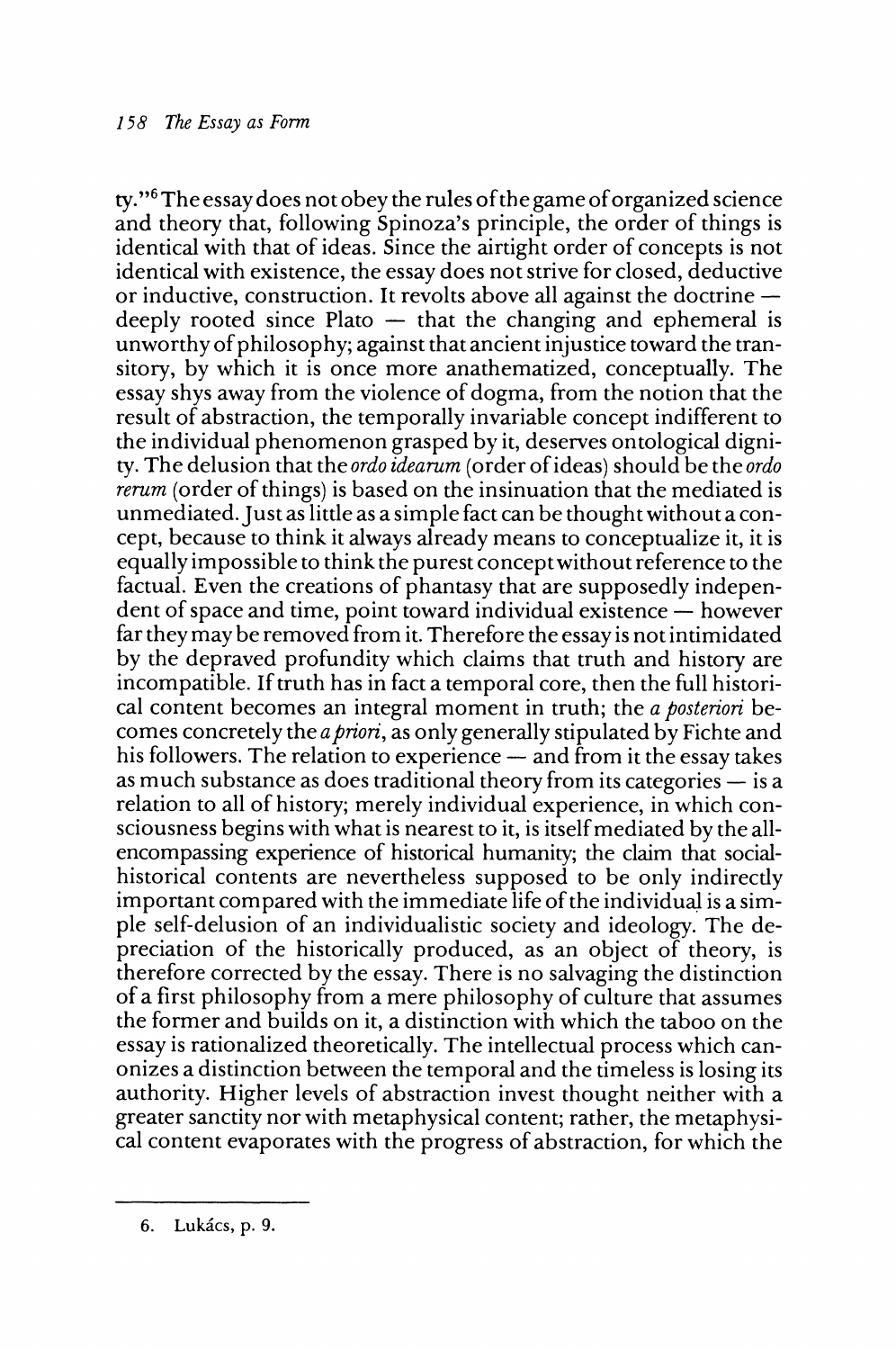essay attempts to make reparation. The usual reproach against the essay, that it is fragmentary and random, itself assumes the giveness of totality and thereby the identity of subject and object, and it suggests that man is in control of totality. But the desire ofthe essay is not to seek and filter the eternal out of the transitory; it wants, rather, to make the transitory eternal. Its weakness testifies to the non-identity that it has to express, as well as to that excess of intention over its object, and thereby it points to that utopia which is blocked out by the classification of the world into the eternal and the transitory. In the emphatic essay, thought gets rid of the traditional idea of truth.

The essay simultaneously suspends the traditional concept of method. Thought acquires its depth from penetrating deeply into a matter, not from referring it back to something else. In this the essay becomes polemical by treating what is normally held to be derived, without however pursuing its ultimate derivation. The essay freely associates mowever pursumg its unifiate derivation. The essay freely associates<br>what can be found associated in the freely chosen object. It does not<br>insist stubbornly on a realm transcending all mediations — and they insist stubbornly on a realm transcending all mediations — and they<br>are the historical ones in which the whole of society is sedimented rather the essay seeks truth contents as being historical in themselves. It does not concern itself with any supposed primeval condition in order to contravene society's false sociality, which, just because it tolerates nothing not stamped by it, ultimately tolerates nothing indicative of it own omnipresence and necessarily cites, as its ideological complement, that nature which its own praxis eliminates. The essay silently abandons the illusion that thought can break out of *thesis* into *physis,* out of culture into nature. Spellbound by what is fixed and admittedly deduced, by artifacts, the essay honors nature by confirming that it no longer exists for human beings. The essay's Alexandrianism replies to the fact that by their very existence the lilac and the nightingale, wherever the universal net allows them to survive, only want to delude us that life still lives. The essay abandons the main road to the origins, the road leading to the most derivative, to being, the ideology that simply doubles that which already exists; at the same time the essay does not allow the idea of immediacy, postulated by the very concept of mediation, to disappear entirely. All levels of the mediated are immediate to the essay, before its reflection begins.

As the essay denies any primeval givens, so it refuses any definition of its concepts. Philosophy has completed the fullest critique of definition from the most diverse perspectives, including those of Kant, Hegel and Nietzsche. But science has never adopted this critique. While the movement beginning with Kant, a movement against the scholastic residues in modern thought, replaces verbal definition with an understanding of concepts as part of the process in which they are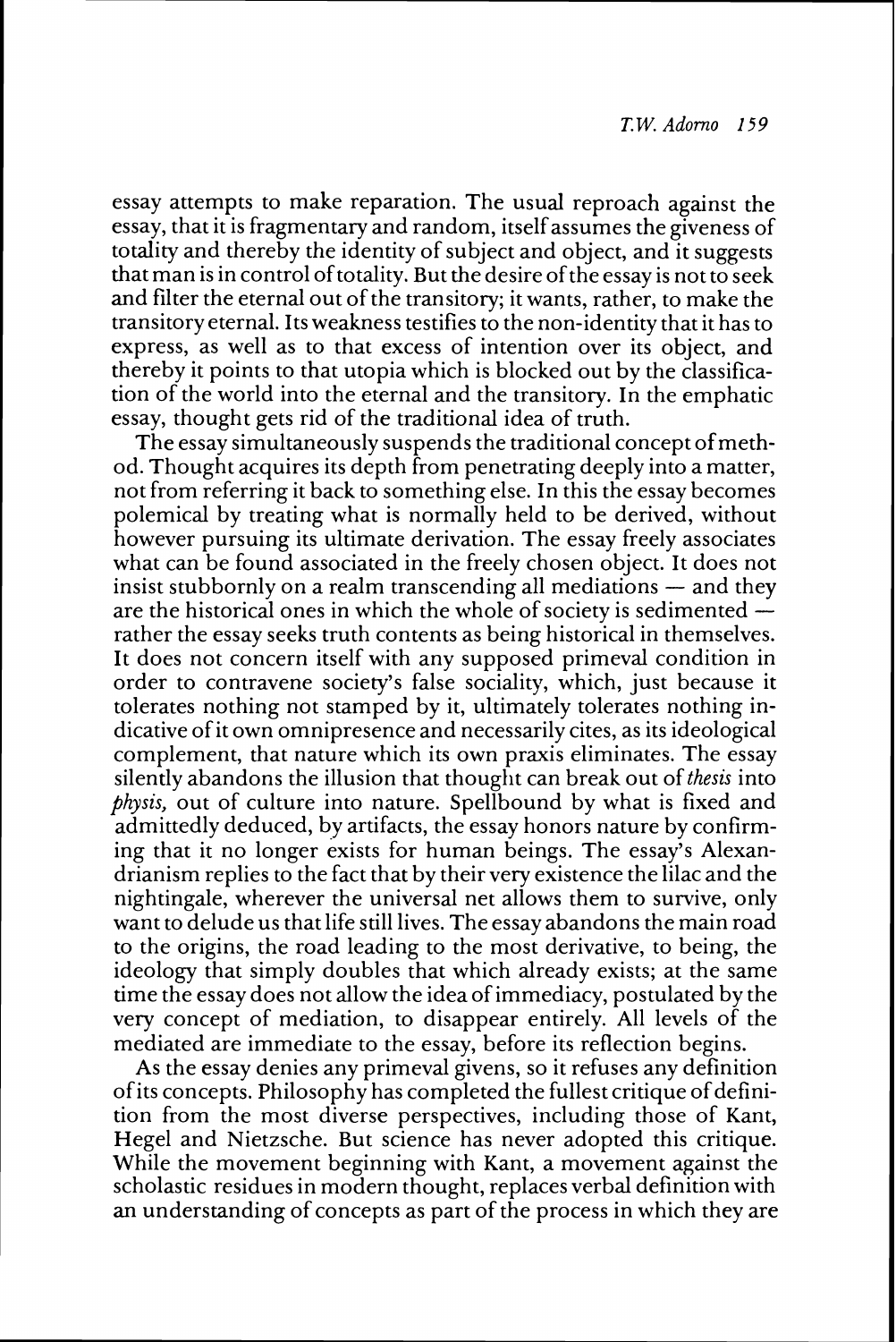temporally embodied, the individual sciences insist stubbornly on the pre-critical job of definition  $-$  and do so for the sake of the undisturbed security of their operation. In this regard the neopositivists, who identify philosophy with scientific method, agree with Scholasticism. The essay, in contrast, takes the anti-systematic impulse into its own procedure, and introduces concepts directly, "immediately," as it receives them. They gain their precision only through their relation to one another. In this, however, the essay gets some support from the concepts themselves. For it is a mere superstition of a science exclusively concerned with the appropriation of raw materials to believe that concepts are in themselves undetermined, that they are first determined by their definition. Science requires the image of the concept as atabula rasa, in order to secure its claim to domination; the claim to be the sole power at the head of the table. Actually, all concepts are already implicitly concretized through the language in which they stand. The essay begins with such meanings and, itself being essentially language, it forces these meanings on farther; it wants to help language, in its relation to concepts, to grasp these concepts reflectively in the way that they are already unconsciously named in language. That effort is already envisaged by the procedure of meaning-analysis in phenomenology; only there the relation of concepts to language is fetishized. The essay remains as skeptical of this as it is of definition. Without apology the essay draws on itself the reproach that it does not know beyond a doubt just what is to be understood as the real content of concepts. For the essay perceives that the longing for strict definitions has long offered, through fixating manipulations of the meanings of concepts, to eliminate the irritating and dangerous elements of things that live within concepts. Yet the essay can neither do without mgs of concepts, to emminate the irritating and dangerous elements of<br>things that live within concepts. Yet the essay can neither do without<br>general concepts — even language that does not fetishize the concept things that live within concepts. Yet the essay can helther do without<br>general concepts — even language that does not fetishize the concept<br>cannot do without concepts — nor does it treat them arbitrarily. It therefore takes the matter of presentation more seriously than do those procedures that separate out method from material and are indifferent to the way they represent their objectified contents. The *how* of expression should rescue, in precision, what the refusal to outline sacrifices, without, however, betraying the intended matter to the arbitrariness of previously decreed significations. In this Benjamin was an unequaled master. Such precision, however, cannot remain atomistic. Not less, but more than the process of defining, the essay urges the reciprocal interaction of its concepts in the process of intellectual experience. In the essay, concepts do not build a continuum of operations, thought does not advance in a single direction, rather the aspects of the argument interweave as in a carpet. The fruitfulness of the thoughts depends on the density of this texture. Actually, the thinker does not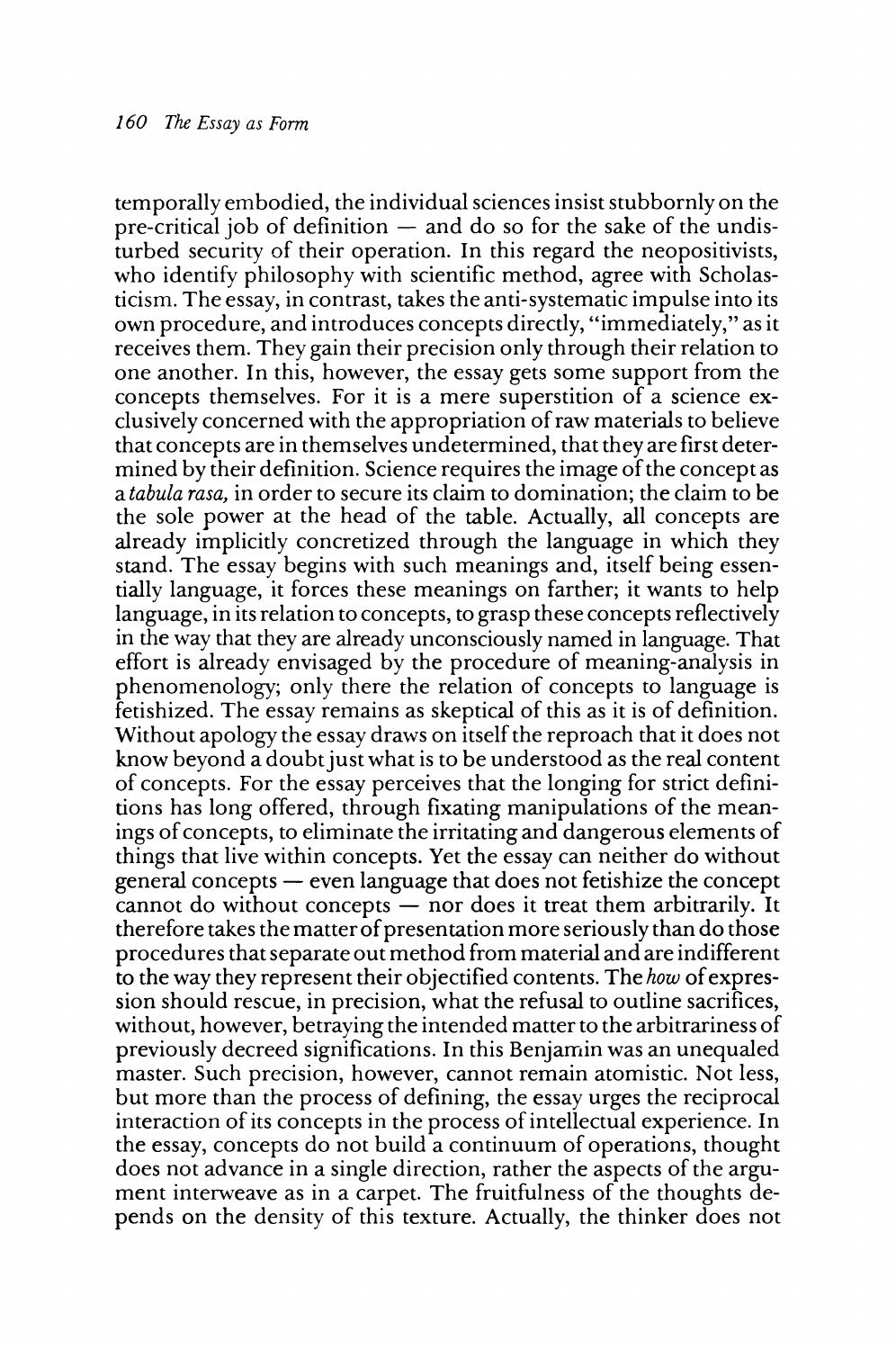think, but rather transforms himself into an arena of intellectual experience, without simplifying it. While even traditional thought draws its impulses from such experience, such thought by its form eliminates the remembrance of these impulses. The essay, on the other hand, takes them as its model, without simply imitating them as reflected form; it mediates them through its own conceptual organization; it proceeds, so to speak, methodically unmethodically.

The way in which the essay appropriates concepts is most easily comparable to the behavior of a man who is obliged, in a foreign country, to speak that country's language instead of patching it together from its elements, as he did in school. He will read without a dictionary. If he has looked at the same word thirty times, in constantly changing contexts, he has a clearer grasp of it than he would if he looked up all the word's meanings; meanings that are generally too narrow, considering they change depending on the context, and too vague in view of the nuances that the context establishes in every individual case. Just as such learning remains exposed to error, so does the essay as form; it must pay for its affinity with open intellectual experience by the lack of security, a lack which the norm of established thought fears like death. It is not so much that the essay ignores indisputable certainty, as that it abrogates the ideal. The essay becomes true in its progress, which drives it beyond itself, and not in a hoarding obsession with fundamentals. Its concepts receive their light from aterminus ad quem hidden to the essay itself, and not from an obvious terminus a quo. In this the very method of the essay expresses the utopian intention. All of its concepts are presentable in such a way that they support one another, that each one articulates itself according to the configuration that it forms with the others. In the essay discreetly separated elements enter into a readable context; it erects no scaffolding, no edifice. Through their own movement the elements crystallize into a configuration. It is a force field, just as under the essay's glance every intellectual artifact must transform itself into a force field.

The essay gently defies the ideals of *clara et distincta perceptio* and of absolute certainty. On the whole it could be interpreted as a protest againt the four rules that Descartes' *Discourse on Method* sets up at the beginning of modern Western science and its theory. The second of these rules, the decomposition of the object into "as many parts as possible and as might be necessary for its adequate solution," formulates that analysis of elements under whose sign traditional theory

**<sup>7.</sup>** Ren6 Descartes, *A* **Discourse** On *Method,* trans. John Veitch (New York: E.P. **Dut**ton, 1951), p. 15.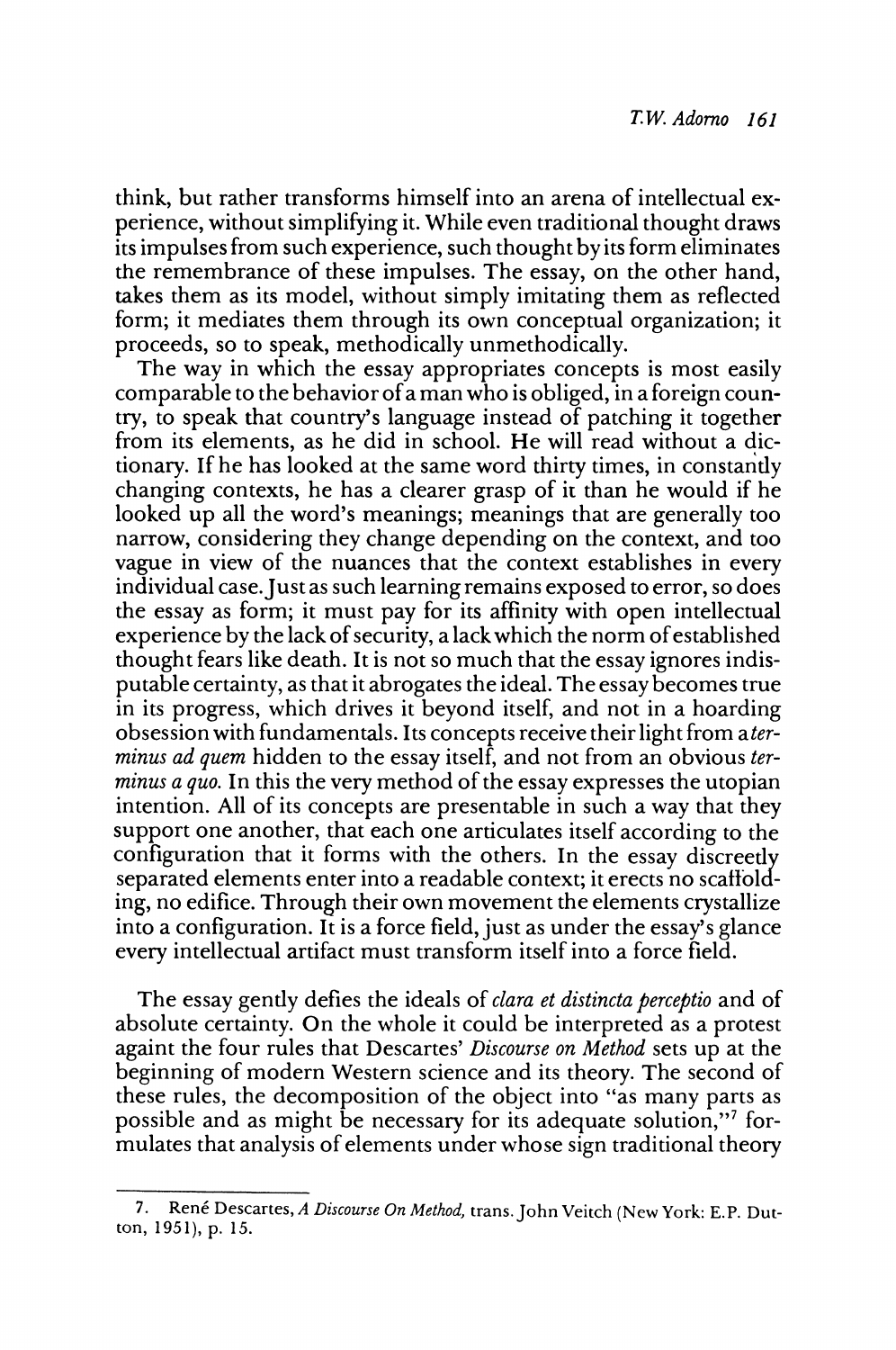equates a conceptual order with the structure of being. But the object of the essay, the artifact, refuses any analysis of its elements and can only be constructed from its specific idea; it is not accidental that Kant treated art-works and organisms analogously, although at the same time he insisted, against all romantic obscurantism, on distinguishing them. The whole is to be hypostatized into a first principle just as little as is the product of analysis, the elements. In opposition to both, the essay is informed by the idea of that interaction which in fact tolerates the question of elements as little as that of the elementary. Neither are the specific elements to be developed purely out of the whole, nor vice versa. The artifact is a monad, yet it is not; its elements, as such ofa conceptual kind, point beyond the specific object in which they gather themselves. But the essay does not 'follow these elements to that point where they legitimize themselves, on the far side of the specific object; otherwise it would turn into a bad kind of infinity. Rather, the essav comes so close to the here and now of the object, up to the point where that object, instead of being simply an object, dissociates itself into those elements in which it has its life.

The third Cartesian rule, "to conduct my thoughts in such an order that, by commencing with the simplest and easiest to know, I might ascend by little and little, step by step, to the knowledge of the more complex,"<sup>8</sup> is sharply contravened by the form of the essay in that it begins with the most complex, not the most simple, which is in every instance the habitual. The essay as form will be a good guide for the person who is beginning to study philosophy, and before whose eyes the idea of philosophy somehow stands. He will hardly begin by reading the easiest writers, whose common sense will skim the surface where depth is called for; he will rather go for the allegedly difficult writers, who shed light on what is simple and illuminate it as a "stance of the mind toward objectivity." The naiveté of the student, to whom the difficult and formidable seems good enough, is wiser than the adult pedantry that admonishes thought with a threatening finger to understand the simple before risking that complexity which alone entices it. Such a postponement of knowledge only prevents knowledge. In opposition to the cliché of the "understandable," the notion of truth as a network of causes and effects, the essay insists that a matter be considered, from the verv first, in its whole complexity; it counteracts that hardened primitiveness that always allies itself with reason's current form. Whereas science treats the difficulties and complexities of an antagonistic and monadologically split reality according to the

<sup>8.</sup> *Ibid.* 

**<sup>9.</sup>** [In English.]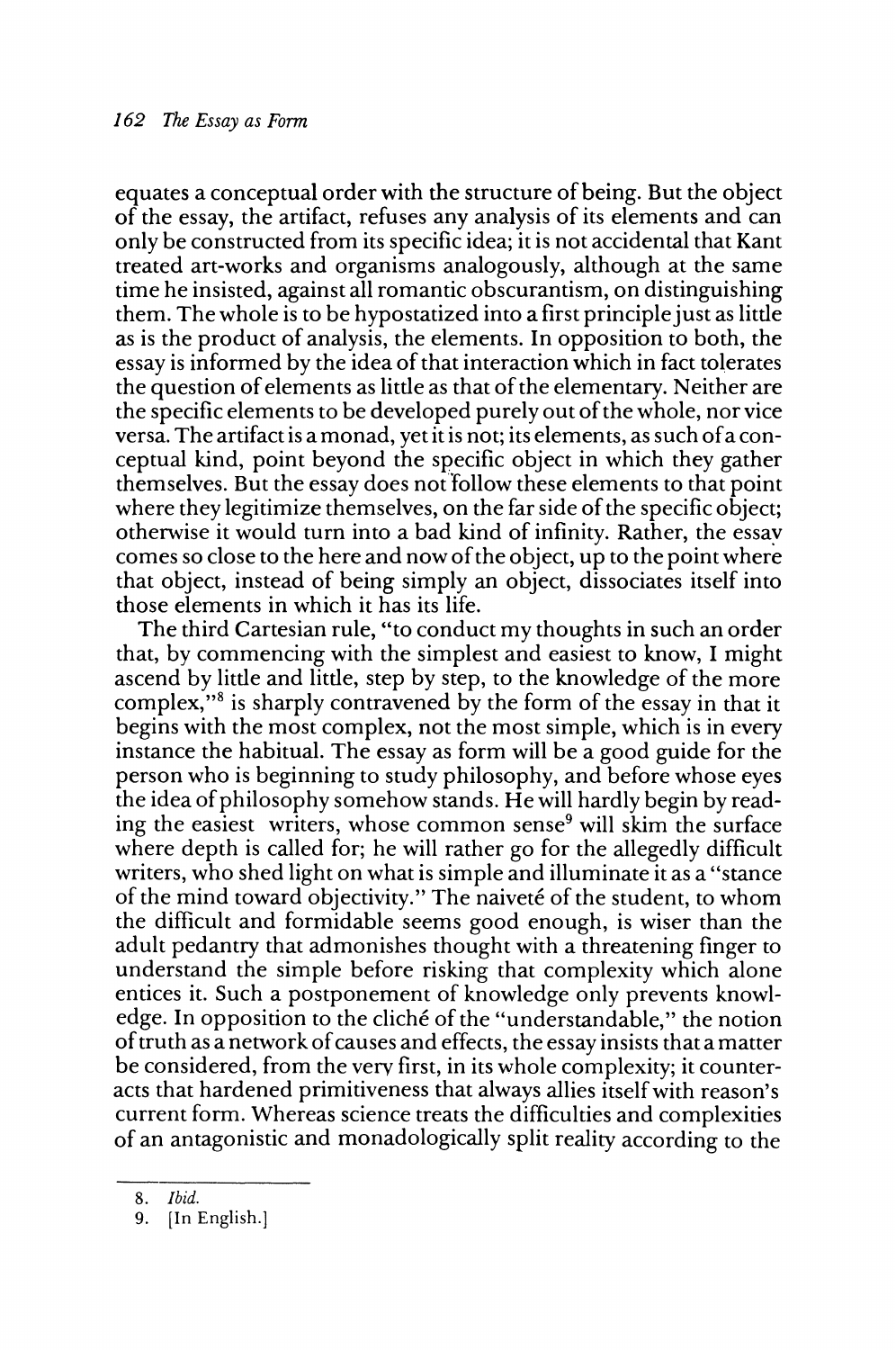expectation of this society by reducing them to simplifying models and then belatedly differentiates them with fabricated material, the essay shakes off the illusion of a simple, basically logical world that so perfectly suits the defense of the status quo. Its differentiation is no supplement, but its medium. Established thought readily ascribes that differentiation to the mere psychology of the author and then thinks that it has adequately dealt with it. The pompous scientific objections to over-sophistication actually do not aim at the impertinently unreliable method but at the irritating aspects of the object which the essay reveals.

The fourth Cartesian rule that one "should in every case institute I he fourth Cartesian rule that one "should in every case institute<br>such exhaustive enumerations and such general surveys" that one "is<br>sure of leaving nothing out" — this ultimate principle of systematic sure of leaving nothing out" — this ultimate principle of systematic<br>thought — reappears unchanged in Kant's polemic against Aristotle's "rhapsodic" thought. This rule corresponds to the particular objection to the essay that, in the words of the schoolmaster, it is not exhaustive, while it is clear that every object, and above all a cultural object, encloses endlessly many aspects, the choice among which can only be determined by the intention of the knower. The "general survey'' would only be possible if it were determined in advance that the object in question can be fully grasped by the concepts which treat it; that nothing is left over that could not be anticipated by these concepts. Following that assumption, the rule requiring the exhaustive enumeration ofthe individual elements claims that the object can be presented in an airtight deductive system: a supposition of aphilosophy of identity. As a practical technique of thought, as for example in its insistence on definition, the Cartesian rule has outlived the rationalistic theorem on which it was founded: a comprehensive general view and a continuity of presentation is urged even upon empirically open scientific procedure. In this fashion the intellectual conscience that should, in Descartes' philosophy, keep watch over the necessity of knowledge is transformed into the arbitrariness of a "frame of reference."" In order to satisfy a methodological need and to support the plausibility of the whole, it becomes an axiomatic doctrine that is being set up as the gateway to thought while no longer being able to demonstrate its own validity or proof. Or, in the German version, it becomes a "project" *(Entwurf)* that, with the pathos-laden claim of reaching into being, simply suppresses its subjective conditions. The insistence on the continuity of thought's process tends to prejudice the inner coherence of the object, its own harmony. A continuous presentation would contradict material that is full of antogonisms as long as it did

<sup>10.</sup> [In English.]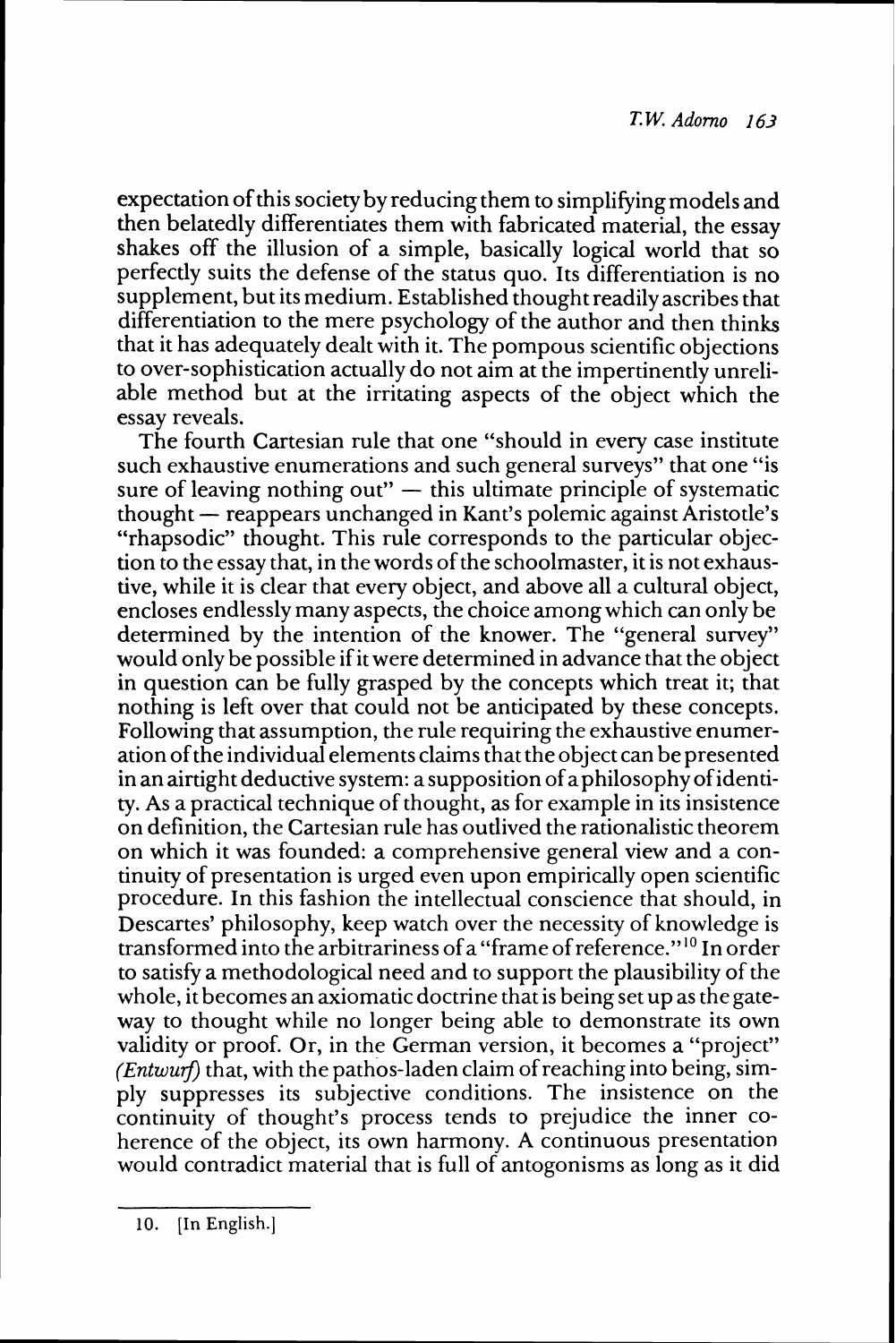not simultaneously define continuity as discontinuity. Unconsciously and far from theory, the need arises in the essay as form to annul the theoretically outmoded claims of totality and continuity, and to do so in the concrete procedure of the intellect. If the essay struggles aesthetically against that narrow-minded method that will leave nothing out, it is obeying an epistemological motive. The romantic conception of the fragment as an artifact that is not complete in itself but openly striding into infinity by way of self-reflection, advocates this antiidealist motive even in the midst of idealism. Even in its manner of delivery the essay refuses to behave as though it had deduced its object and had exhausted the topic. Self-relativization is immanent in its form; it must be constructed in such a way that it could always, and at any point, break off. It thinks in fragments just as reality is fragmented and gains its unity only by moving through the fissures, rather than by smoothing them over. The unanimity of the logical order deceives us about the antagonistic nature of that on which it was jauntily imposed. Discontinuity is essential to the essay; its concern is always a conflict brought to a standstill. While the essay adjusts concepts to one another by virtue of their function in the parallelogram of the forces of the materials, it shrinks back from the over-arching concept under which particular concepts should be subordinated; what the over-arching concept merely pretends to accomplish, the essay's method recog-Example of the new pretends to accomplish, the essay's method recognizes as insoluble while nevertheless attempting to accomplish it. The word "essay" — in which thought's utopia of hitting the bull's eye word essay — in which thought's utopia of fitting the bull's eye<br>unites with the consciousness of its own fallibility and provisional<br>nature — indicates something, like most historically surviving ter-<br>minelaging about the minologies, about the form, the importance of which is magnified by the fact that it results not programmatically but as a characteristic of the form's groping intention. The essay must let the totality light up in one of its chosen or haphazard features but without asserting that the whole is present. It corrects the isolated and accidental aspects of its whole is present. It corrects the isolated and accidental aspects of its<br>insights by allowing them to multiply, confirm, and restrict themselves<br>— whether in the essay's proper progress or in its mosaic-like relation to other essays; and it does so not by abstracting characteristic features from its insights. "Thus the essay distinguishes itself from a scientific treatise. He writes essayistically who writes while experimenting, who turns his object this way and that, who questions it, feels it, tests it, thoroughly reflects on it, attacks it from different angles, and in his mind's eye collects what he sees, and puts into words what the object allows to be seen under the conditions established in the course of writing."<sup>11</sup> The discontent with this procedure, the feeling that it could

<sup>11.</sup> Max Bense, "Cber den Essay und seine Prosa," *Aferkur* 1:3 (1947), 418.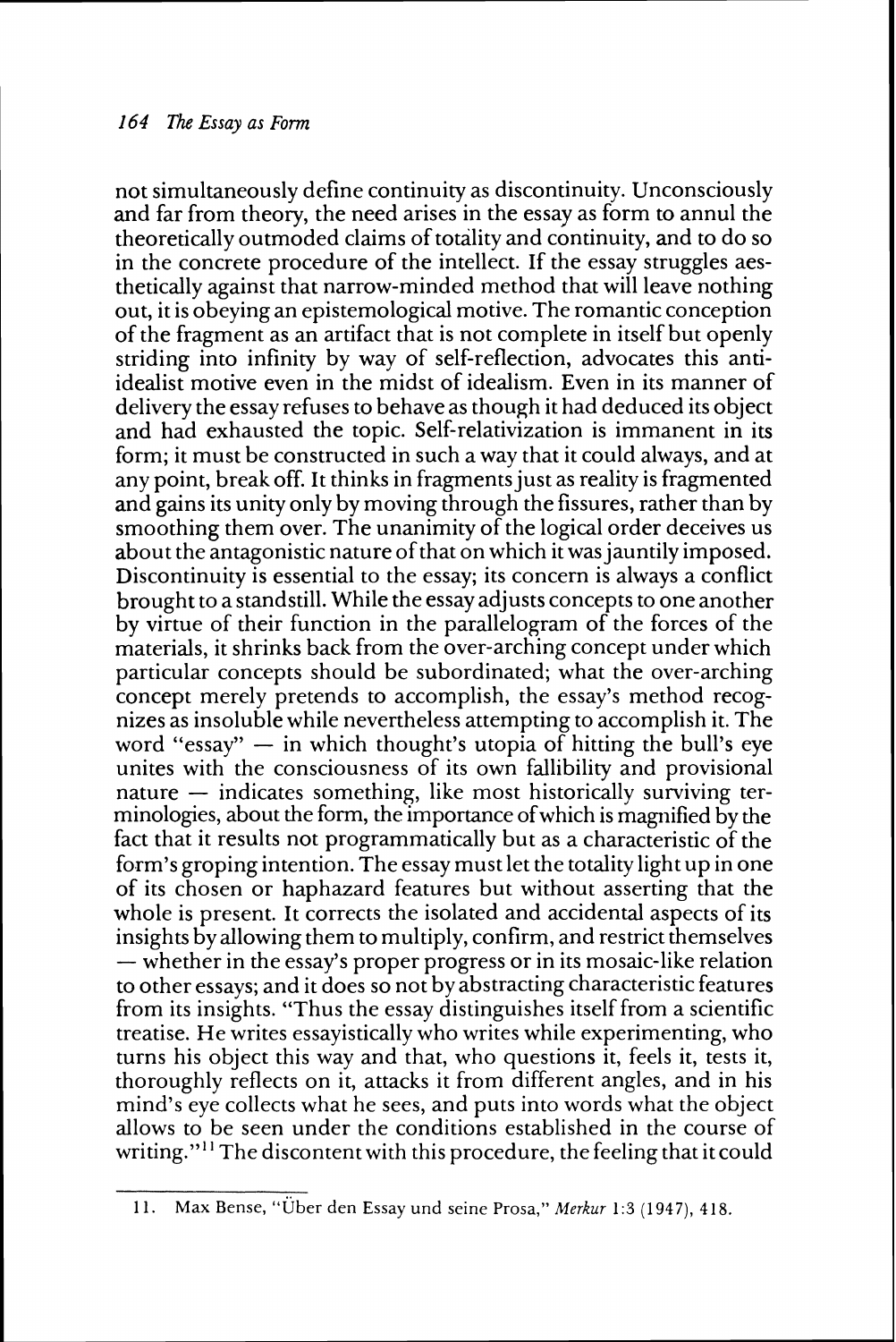all go on indefinitely, has its truth and untruth. Its truth, because in fact the essay comes to no final conclusions and makes explicit its inability to do so by parodying its own *a priori*; it is then saddled with the guilt that is actually incurred by those forms that erase every trace of arbitrariness. Yet that discontent with the essay is at the same time untrue because, as a constellation, the essay is not arbitrary in the way that it seems to a philosophical subjectivism which translates the exigencies of the object into those of its conceptual organization. The essay is determined by the unity of its object, together with that of theory and experience which have migrated into the object. The essay's openness is not vaguely one of feeling and mood, but obtains its contour from its content. It resists the idea of the master-work that reflects the idea of creation and totality. Its form follows the critical thought that man is no creator, that nothing human is creation. The essay, always directed towards artifacts, does not present itself as a creation; nor does it long for something all-embracing, the totality of which would resemble creation. Its totality, the unity of a form thoroughly constructed in itself, is that of non-totality; one that even as form does not assert the. thesis of the identity of thought and thing, the thesis which in its own content the essay rejects. Freedom from the pressure of identity occasionally provides the essay (and this is lacking in official thought) with an aspect of ineffaceability, of inextinguishable color. In Simmel cer- $\tau$ tain foreign words  $\tau$  *cachet, attitude*  $\tau$  betray this intention, without it being treated theoretically as such.

The essay is both more open and more closed than traditional thought would like. It is more open in so far as, through its inner nature, it negates anything systematic and satisfies itself all the better the more strictly it excludes the systematic; residues of the systematic in the essay such as the infiltration of literary studies with ready-made, wide-spread philosophical commonplaces, by which these studies try to make themselves respectable, are of no morevalue than psychological banalities. On the other hand, the essay is more closed in that it labors emphatically on the form of its presentation. The consciousness of the non-identity between presentation and presented material forces the form to make unlimited efforts. In that respect alone the essay resembles art; otherwise, on account of the concepts which appear in it and which import not only their meaning but also their theoretical aspects, the essay is necessarily related to theory. To be sure, the essay aspects, the essay is necessarily related to theory. To be sure, the essay<br>relates itself to theory as cautiously as to the concept. It neither deduces<br>itself rigidly from theory — the cardinal fault of all Lukács' later e itself rigidly from theory — the cardinal fault of all Lukács' later essayistic work — nor is it a down-payment on future syntheses. Disaster threatens intellectual experience the more strenuously it ossifies into theory and acts as if it held the philosopher's stone in hand. And yet,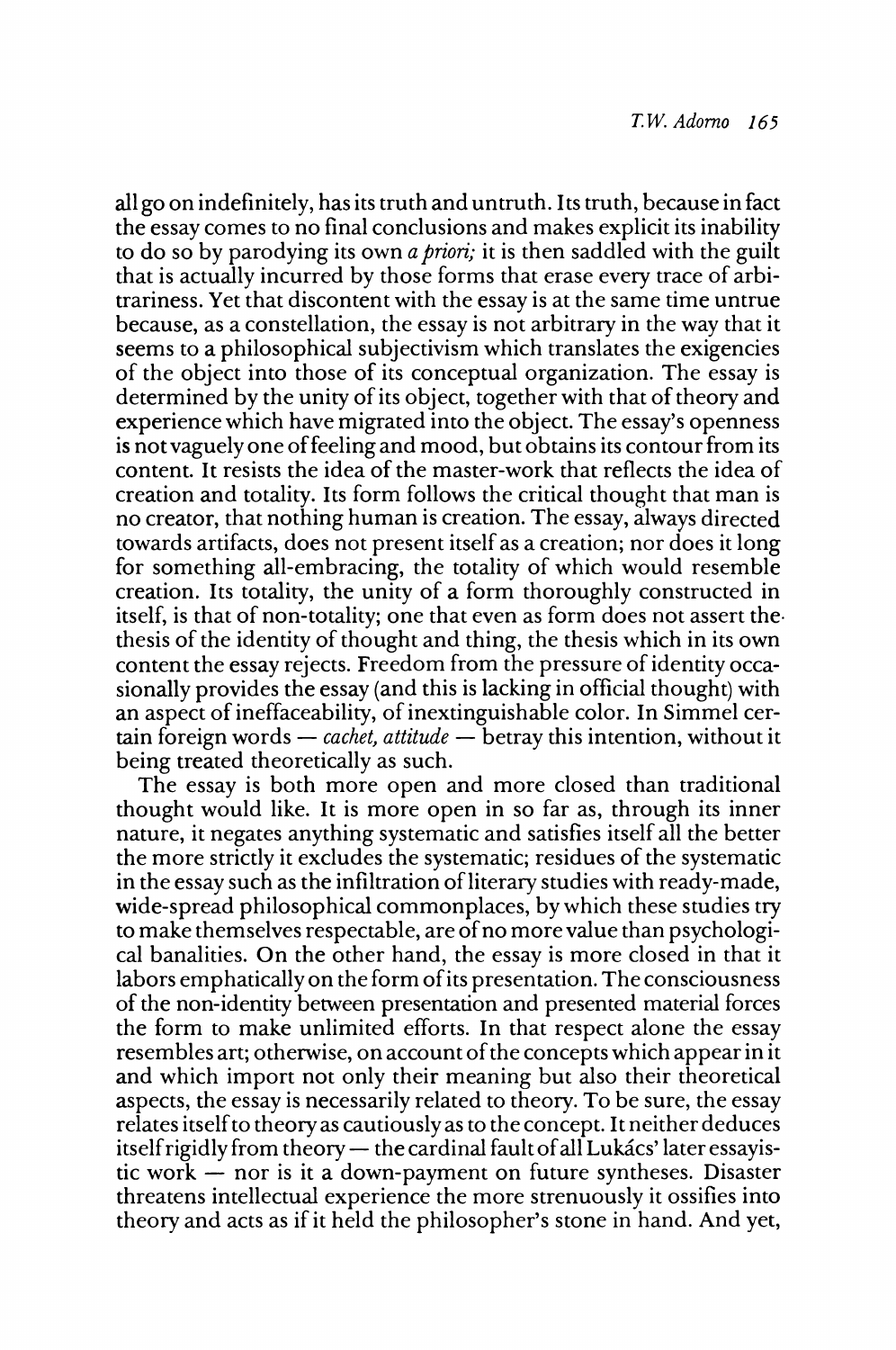intellectual experience itself strives by its own nature toward such objectification. This antinomy is mirrored by the essay. Just as it absorbs concepts and experiences, so it absorbs theories. However, its relation to them is not that of a standpoint. If this lack of a standpoint is no longer naive and dependent on the prominence of its objects; if the essay rather uses the relationship to its objects as aweapon against the spell of beginnings, it parodically practices the otherwise only feeble polemic of thought against mere standpoint philosophy. The essay swallows up the theories that are close by; its tendency is always toward the liquidation of opinion, even that from which it takes its own impulse. The essay remains what it always was, the critical form par *excellence;* specifically, it constructs the immanent criticism of cultural artifacts, and it confronts that which such artifacts are with their concept; it is the critique of ideology. "The essay is the form of the critical category of our mind. For whoever criticizes must necessarily experiment; he must create conditions under which an object is newly seen, and he must do so in a fashion different from that of a creative author. Above all the fragility of the object must be probed, tested; this is precisely the meaning of the small variation that an object undergoes in the hands of its critic."<sup>12</sup> If the essay is accused of lacking a standpoint and of tending toward relativism because it recognizes no standpoint lying outside of itself, then the accusation implicitly contains the conception of truth as something "ready-made," a hierarchy of concepts, an image of truth that Hegel destroyed in his dislike of standpoints: in this the essay touches its polar opposite, the philosophy of absolute knowledge. The essay would like to cure thought of its arbitrariness by taking arbitrariness reflectively into its own procedure instead ofmasking it as spontaneity.

Hegelian philosophy, to be sure, remained trapped in the inconsistency that it criticized the abstract, over-arching concept, the mere "result," in the name of an internally discontinuous process, while at the same time, in the idealist tradition, speaking about dialectical method. Therefore the essay is more dialectical than the dialectic as it articulates itself. The essay takes Hegelian logic at its word: neither may the truth of the totality be played off immediately against individual judgments, nor may truth be reduced to individual judgments; rather, the claim of the particular to truth is taken literally to the point where there is evidence of its untruth. The risked, anticipatory, and incompletely redeemed aspect of every essayistic detail draws in other details as negation; the untruth in which the essay knowingly entangles itself is the element of its truth. Untruth certainly also resides in the essay's

<sup>12.</sup> Ibid., 420.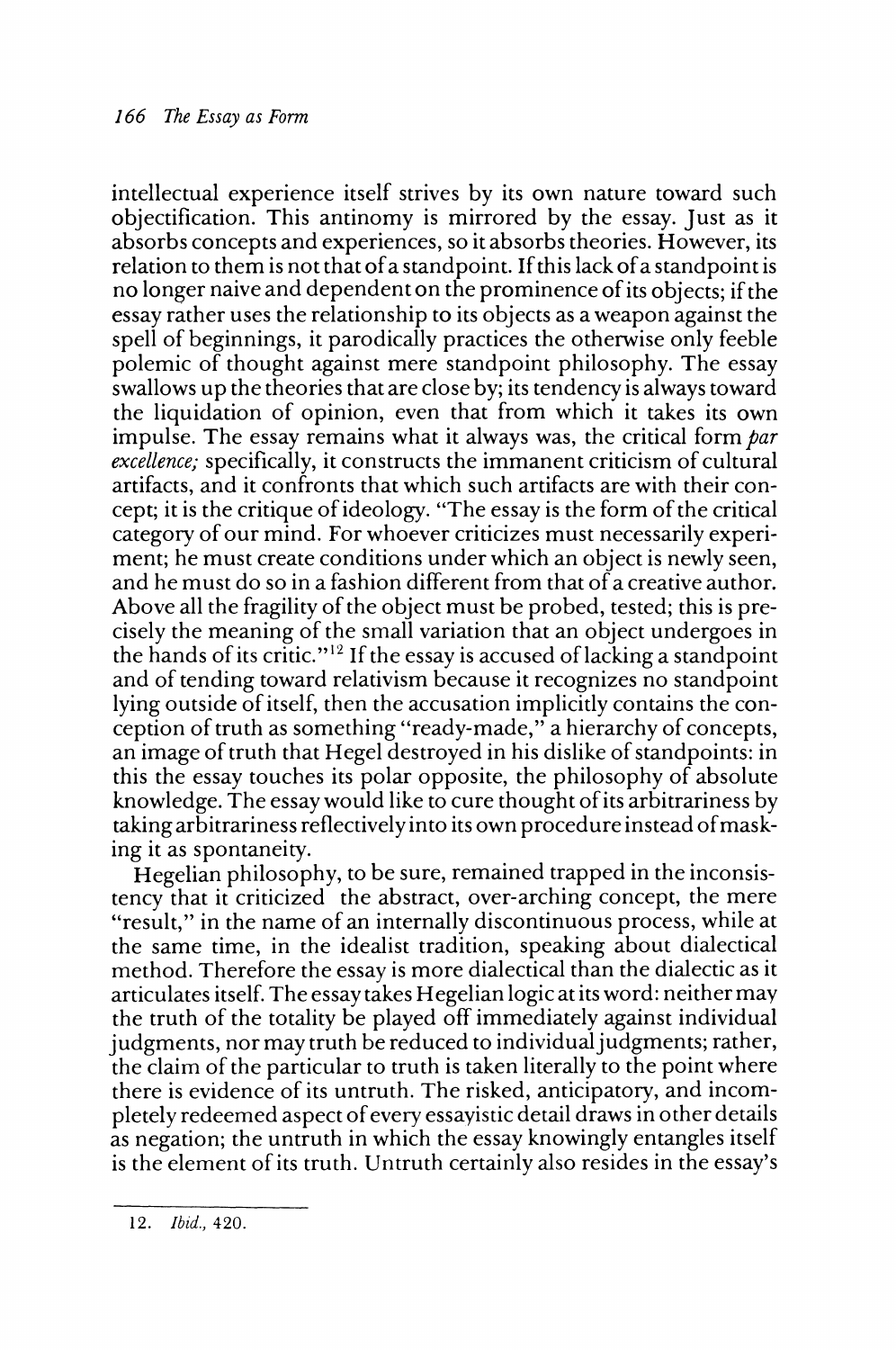basic form, in its relation to what is culturally preformed and derived as though it were something in-itself. But the more energetically the essay suspends the concept of some first principle, the more it refuses to spin culture out of nature, the more fundamentally it recognizes the unremittingly natural essence of culture itself. Up to the present day, a blind natural interconnectedness, myth, perpetuates itself in culture. It is precisely this upon which the essay reflects: its proper theme is the interrelation of nature and culture. It is not by coincidence that, rather than "reducing" the artifact, the essay immerses itself in cultural phenomena as in a second nature, a second immediacy, in order through persistence to remove the illusion of immediacy. The essay deceives itself as little as the philosophy of origins about the difference between culture and that which underlies it. Yet for the essay, culture is not some epiphenomenon superimposed on being that must be eliminated, but rather what lies underneath is itself artificial (thesei), false society. Thus, for the essay, origins have no priority over the superstructure. The essay owes its freedom in its choice of objects, its sovereignty vis-à-vis all priorities<sup>13</sup> of fact or theory to the circumstance that for it all objects are equally near the center, to the principle that casts a spell over everything. The essay refuses to glorify concern for the primal as something more primal than concern for the mediated, because to the essay primacy itself is an object of reflection, something negative. It corresponds to a situation in which the primal, as a standpoint of the mind within the falsely socialized world, becomes a lie. It covers a wide territory from the enshrinement as primal words of historical concepts extracted from historical languages, to academic instruction in "creative writing;"<sup>14</sup> from craft-shop primitiveness to recorders and finger-painting:  $^{15}$  in every instance the pedagogical necessity sets itself up as a metaphysical virtue. Thought is not exempt from Baudelaire's rebellion of poetry against nature as a social reservation. Even the paradises of thought are only artificial, and in them the essay indulges. Since, according to Hegel's dictum, there is nothing between heaven and earth that is not mediated, thought may only hold true to the idea of immediacy by way of the mediated, but it becomes the prey of the mediated the instant it grasps directly for the unmediated. Cunningly, the essay settles itself into texts, as though they were simply there and had authority; without the illusion of the primal, it gets under its feet a ground, however dubious, comparable to earlier theological exegesis of holy writings. The essay's impulse, however, is

- 13. [In English.]
- 14. [In English.]
- 15. [In English.]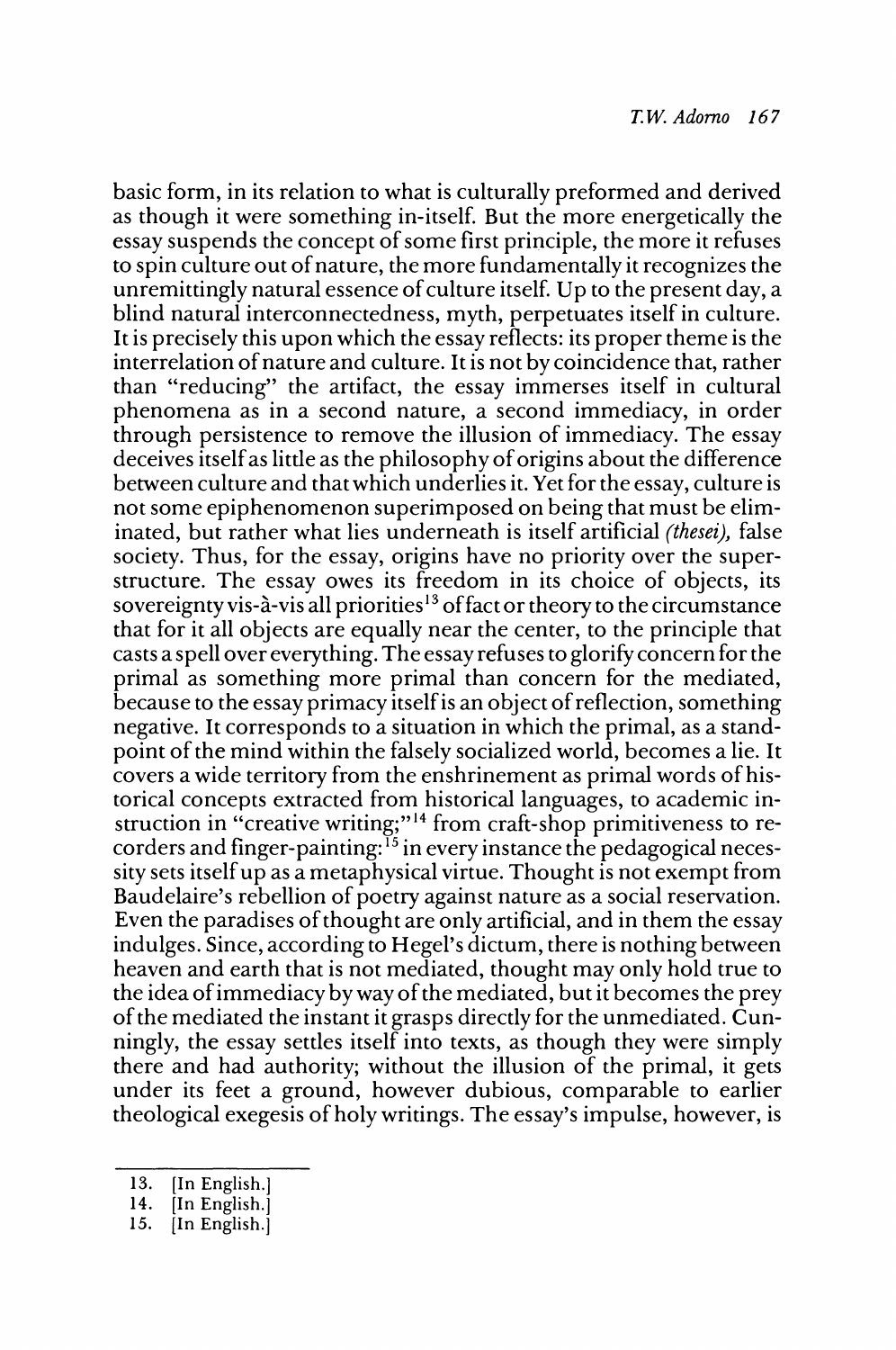the exact opposite of the theological; it is critical: through confrontation of texts with their own emphatic concept, with the truth that each text intends even in spite of itself, to shatter the claim of culture and<br>move it to remember its untruth — the untruth of that ideological<br>forely belief were been intended to price. He dance of facade which reveals culture's bondage to nature. Under the glance of the essay second nature becomes conscious of itself as first nature.

If the truth of the essay gains its momentum by way of its untruth, its truth is not to be sought in mere opposition to what is ignoble and proscribed in it, but in these very things: in its mobility, its lack of that solidity which science demands, transferring it, as it were, from propertyrelationships to the intellect. Those who believe they must defend the intellect against the charge of a lack of solidity are the enemies of intellect: intellect itself, once emancipated, is mobile. As soon as it wants more than simply the administrative repetition and manipulated presentation of what already exists, it is somehow exposed; truth abandoned by play would be nothing more than tautology. Thus historically the essay is related to rhetoric, which the scientific mentality, since Descartes and Bacon, has always wanted to do away with; that is, until, appropriately in the age of science, rhetoric decayed and became a science *suigeneris,* the science of communication. Of course rhetoric has always been a form of thought which accommodated itself to communicative language. It directed itself to the unmediated: the substitute-satisfaction of its audience. Yet the essay preserves in the very autonomy of its presentation, through which it distinguishes itself from the scientific mode of communication, traces of the communicative with which science dispenses. The pleasures which rhetoric wants to provide to its audience are sublimated in the essay into the idea of the pleasure of freedom vis-A-vis the object, freedom that gives the object more of itself than if it were mercilessly incorporated into the order of ideas. The scientific consciousness, which is directed against any anthropomorphic idea whatsoever, was always closely bound up with the reality principle and similarly hostile to happiness. While happiness is supposedly the goal of all domination over nature, it always appears to the reality principle as regression to mere nature. This can be seen even in the highest philosophies, including Kant's and Hegel's. Reason, in whoseabsolute idea these philosophies have their pathos, is denounced by them as something both pert and disrespectful as soon as it challenges the established system of values. Against this inclination the essay rescues a sophistic element. The hostility to happiness of official critical thought can be felt particularly in Kant's transcendental dialectic: it wants to eternalize the boundary between understanding and speculation, and, according to its characteristic metaphor, to prevent any "roaming around in intelligible worlds." While self-critical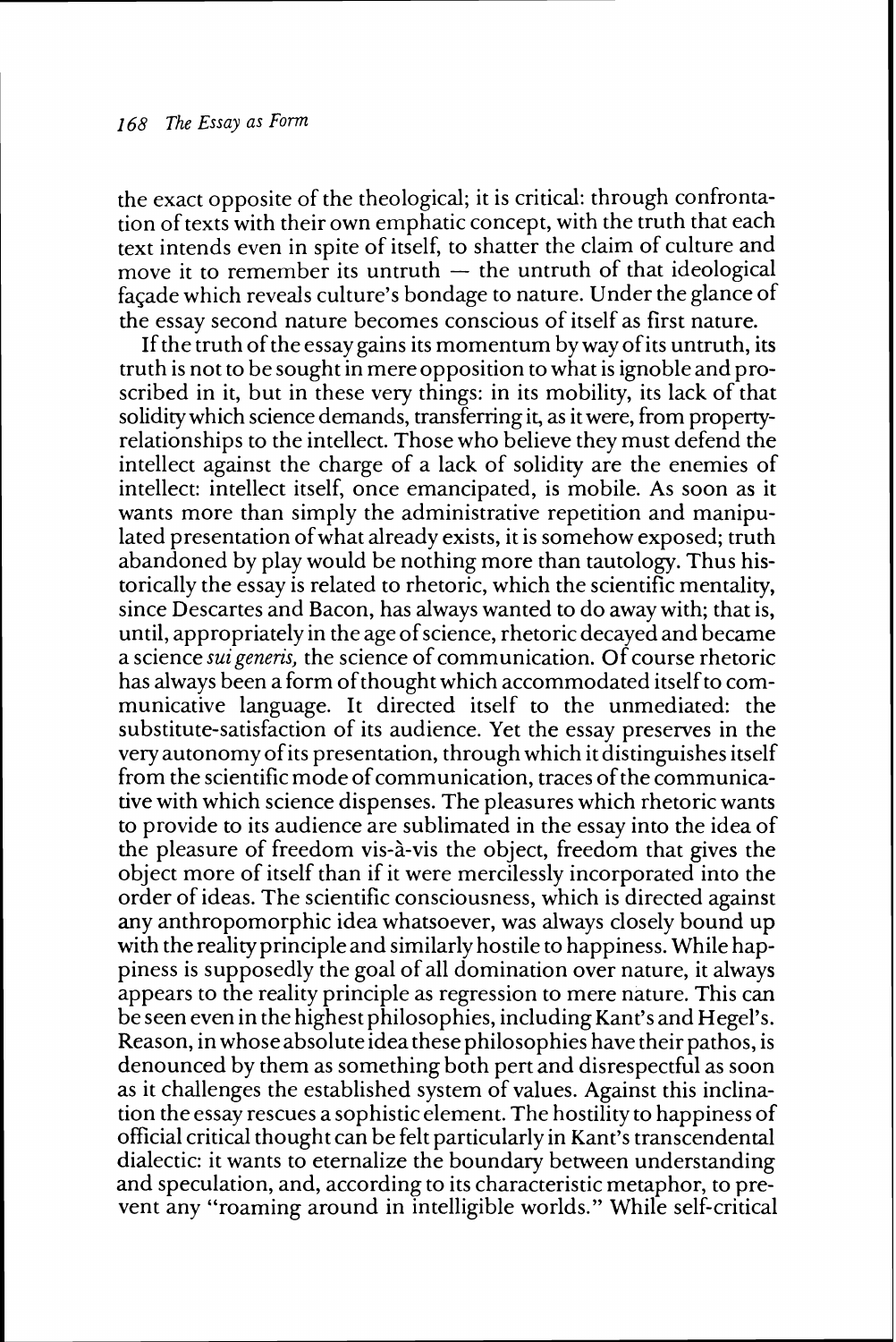reason should, according to Kant, keep both feet planted on the ground, indeed should ground itself, it follows its innermost principle and seals itself off against anything new as well as against curiosity, the pleasure principle of thought, that is also upbraided by existential ontology. What in the content of his thought Kant projects as the goal of reason, utopia, the production of humanity, is disbarred by the form of his thought, the theory of knowledge; it forbids reason to go beyond the realm of experience, which, caught in the machinery of mere material and unchangeable categories, is reduced to that which always was. But the object of the essay is the new as something genuinely new, as something not translatable back into the staleness of already existing forms. By reflecting the object without doing violence to it, the essay silently laments the fact that truth has betrayed happiness and thus itself; this lament incites the rage against the essay. In the essay the persuasive aspect of communication, analogously to the functional transformation of many traits in autonomous music, is alienated from its original goal and converted into the pure articulation of presentation in itself; it becomes a compelling construction that does not want to copy the object, but to reconstruct it out of its conceptual *membra disjecta.* But the objectionable transitions in rhetoric, in which association, ambiguity of words, neglect of logical synthesis all make it easy for the auditor, yoking him to the speaker's will: all these are fused in the essay with its truth-content. Its transitions disavow rigid deduction in the interest of establishing internal cross-connections, something for which discursive logic has no use. It uses equivocation neither out of slovenliness nor in ignorance of their proscription by science, but to clarify what usually remains obscure to the critique of equivocation and its mere discrimination of meanings: whenever a word means avariety of things, the differences are not entirely distinct, for the unity of the word points to some unity, no matter how hidden, in the thing itself; however, it is obviously not the case that this unity, as claimed by contemporary restorative philosophies, can itself be taken simply as a unity of linguistic affinities. Here as well the essay verges on the logic of music, the stringent and yet aconceptual art of transition; it aims at appropriating for expressive language something that it forfeited under the domination of a discursive logic which cannot be circumvented, but may be outwitted in its own form by the force of an intruding subjective expression. For the essay is not situated in simple opposition to discursive procedure. It is not unlogical; rather it obeys logical criteria in so far as the totality of its sentences must fit together coherently. Mere contradictions may not remain, unless they are grounded in the object itself. It is just that the essay develops thoughts differently from discursive logic. The essay neither makes deductions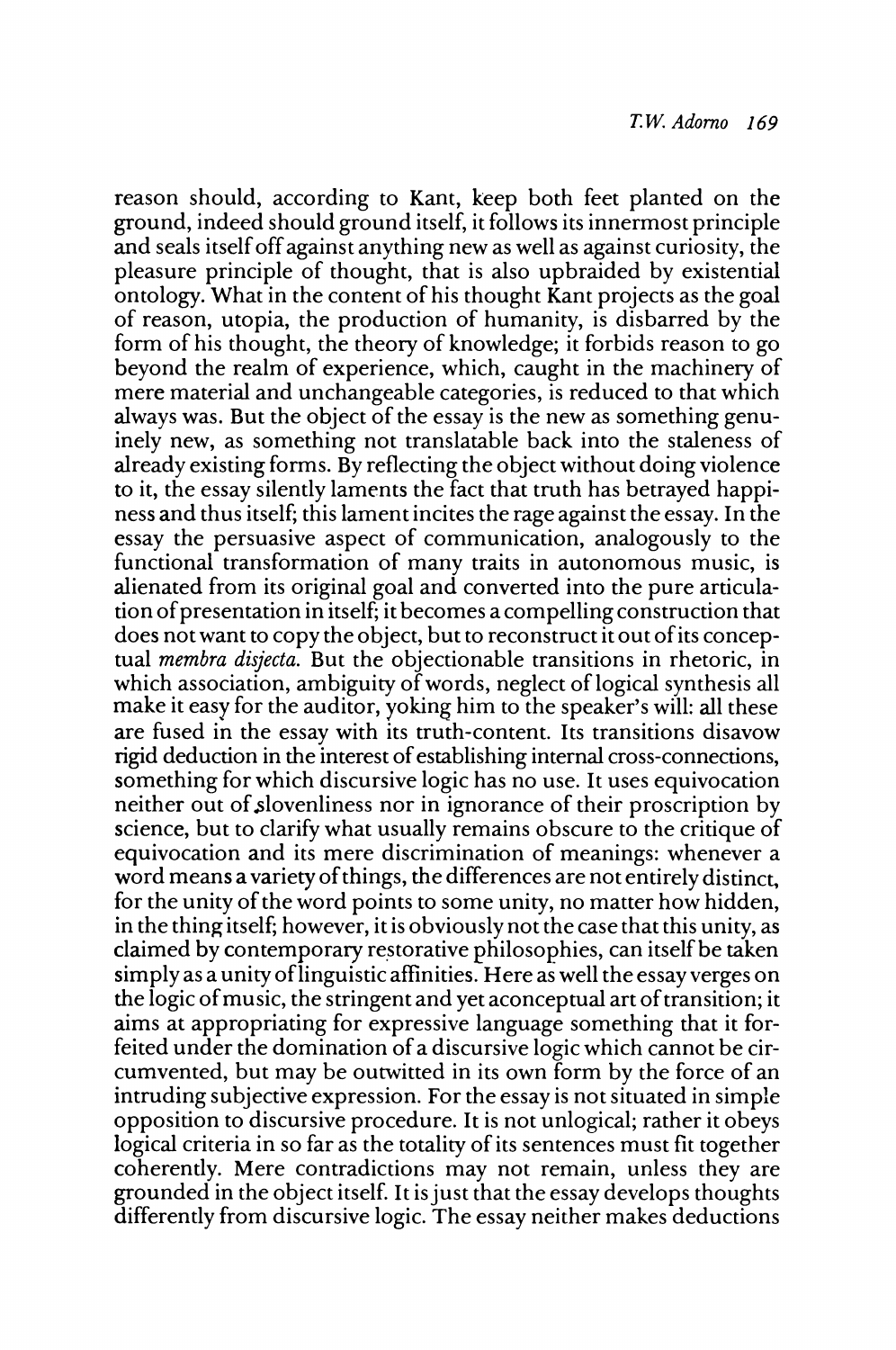from a principle nor does it draw conclusions from coherent individual observations. It co-ordinates elements, rather than subordinating them; and only the essence ofits content, not the manner ofits amating them, and only the essence of its content, not the mail ier of its<br>presentation, is commensurable with logical criteria. If, thanks to the ten-<br>sion between presentation and what is presented, the essay — compared sion between presentation and what is presented, the essay  $-$  compared with forms which indifferently convey a ready-made content  $-$  is more dynamic than traditional thought, it is at the same time, as a constructed juxtaposition of elements, more static than traditional thought. In that alone rests the essay's affinity to the visual image; except that the essay's static quality is itself composed of tensions which, as it were, have been brought to a standstill. The slightly yielding quality of the essayist's thought forces him to greater intensity than discursive thought can offer; for the essay, unlike discursive thought, does not proceed blindly, automatically, but at every moment it must reflect on itself. This reflexion, however, does not only extend to the essay's relation to established thought, but also to its relation to rhetoric and communication. Otherwise the essay, while fancying itself meta-scientific, would become vainly pre-scientific.

The relevance of the essay is that of anachronism. The hour is more unfavorable to it than ever. it is being crushed between an organized science, on one side, in which everyone presumes to control everyone and everything else, and which excludes, with the sanctimonious praise of "intuitive" or "stimulating," anything that does not conform to the status quo; and, on the other side, by a philosophy that makes do with the empty and abstract residues left aside by the scientific apparatus, residues which then become, for philosophy, the objects of seconddegree operations. The essay, however, has to do with that which is blind in its objects. Conceptually it wants to blow open what cannot be absorbed by concepts, or what, through contradictions in which concepts entangle themselves, betrays the fact that the network of their objectivity is a purely subjective rigging. It wants to polarize the opaque, to unbind the powers latent in it. It strives to concretize content as determined by space and time; it constructs the interwovenness of concepts in such a way that they can be imagined as themselves interwoven in the object. It frees itself from the stipulation of those attributes which since the definition in the *Symposium* have been ascribed to ideas; the notion that ideas "exist eternally and neither come into being nor pass away, neither change nor wane;" "A being eternally created in itself and for itself;" and yet the essay remains idea, in that it does not capitulate under the burden of mere being, does not bow down before what merely is. It does not measure what is by some eternal standard, rather by an enthusiastic fragment from Nietzsche's later life: "Ifwe affirm one single moment, we thus affirm not only ourselves